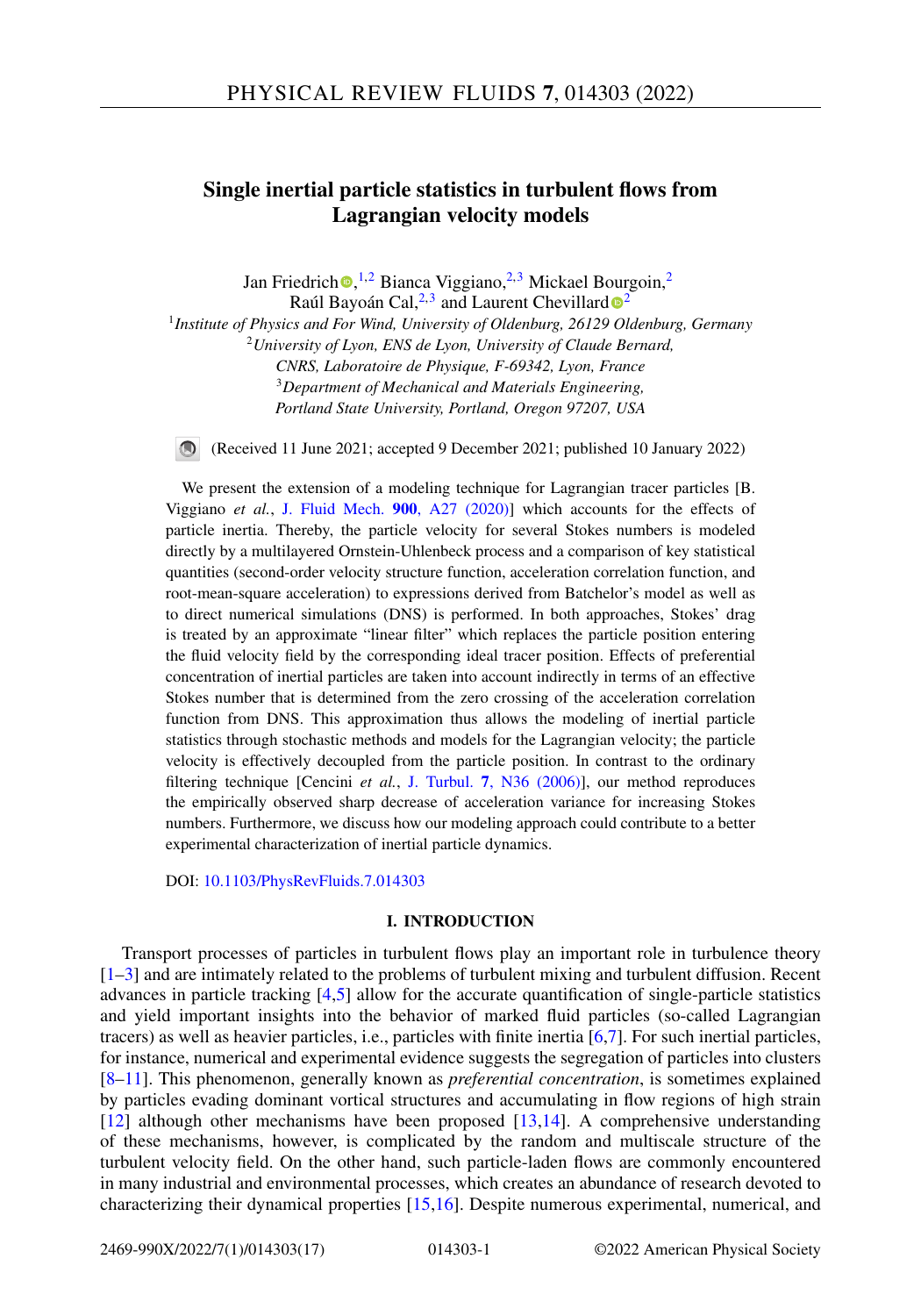<span id="page-1-0"></span>theoretical works [\[4,11,14\]](#page-14-0), simple generic models which are capable to quantitatively reproduce basic dynamical Lagrangian properties (e.g., velocity and acceleration statistics) as well as the combined role of particle inertia and preferential concentration are still lacking. In more detail, it is found that Langevin-type models, which were quite successful in the modeling of ideal tracer velocities [\[17–19\]](#page-15-0), are not sufficient to capture the intricate spatiotemporal complexity that underlies the phenomenon of preferential concentration [\[20\]](#page-15-0). This is mainly due to the fact that spatial correlations, which are usually invoked in order to characterize preferential concentration, are not taken into account appropriately.

Turbulent flow properties can be described either in a fixed frame of reference, the so-called Eulerian description, or alternatively by the Lagrangian description, where evolution of the flow is observed temporally through the trajectories of point particles. The Lagrangian description in turbulence provides a complete view of particle transport and dispersion which can be traced back to the seminal works by G. I. Taylor who set the diffusion problem in the context of fluid element trajectories [\[21\]](#page-15-0). Thereby, the trajectory of an ideal tracer, the so-called Lagrangian path, can be determined from the first-order ordinary differential equation (ODE)

$$
\dot{\mathbf{X}}(\mathbf{y},t) \equiv \mathbf{v}(\mathbf{y},t) = \mathbf{u}(\mathbf{X}(\mathbf{y},t),t),
$$
\n(1)

where **v**(**y**,*t*) is the Lagrangian velocity, with the initial condition  $X(y, 0) = y$ . The statistical description of ideal tracer particles in turbulent flows, which is governed by Eq. (1), is one of the main concerns of turbulence theory. On the basis of the self-similar theory of Kolmogorov, moments of the Lagrangian velocity increments  $\delta_{\tau}$ **v**(**y**,*t*) = **v**(**y**,*t* +  $\tau$ ) – **v**(**y**,*t*) are supposed to scale as  $\langle (\delta_\tau v)^n \rangle \sim \tau^{n/2}$ . Hence, Kolmogorov's theory suggests that a tracer particle exhibits a diffusive process (ordinary Brownian motion) in velocity space [\[1](#page-14-0)[,22\]](#page-15-0) at inertial scales. The corresponding Ornstein-Uhlenbeck (OU) process for the Lagrangian velocity has been extended by Sawford in order to account for finite-Reynolds-number effects [\[18\]](#page-15-0) (see also Refs. [\[17,23,24\]](#page-15-0) for further references and [\[25\]](#page-15-0) for stochastic models in the context of inertial particle dynamics). Recently, an infinitely differentiable causal random walk has been proposed [\[19\]](#page-15-0). It can be considered as a layered OU processes, where each layer of order *n* ensures the existence of the derivative of order *n* and causality. Nonetheless, experimental and numerical evidence suggests that moments exhibit multifractal scaling  $\langle (\delta_\tau v)^n \rangle \sim \tau^{\zeta_n}$  which manifests itself in form of a nonlinear dependence of the scaling exponents  $\zeta_n$  on order *n* [\[26–29\]](#page-15-0). The latter feature is a direct consequence of the phenomenon of intermittency, reminiscent of the non-self-similarity of turbulence, which entails strongly non-Gaussian behavior of the Lagrangian velocity increment probability density function at small time separations  $\tau$ . Precisely those multiscaling (non-Gaussian) features impose a major challenge for the modeling of particle transport in turbulent flows [\[19,30\]](#page-15-0).

Once a particle gains inertia, either from its size or its density in comparison to the surrounding fluid with kinematic viscosity  $\nu$ , the dynamics of the particle is governed by additional forces [\[12,](#page-14-0)[31\]](#page-15-0). For example, there are now effects due to the Stokes' drag force based on the relative velocities of the fluid and the particles and an added mass force which is caused by the displacement of the fluid from the motion of the particle, to name a few. If we only retain Stokes' drag and disregard these other terms (which is typically assumed to be the case when particles are rather heavy and small), the particle's velocity is determined by the following set of equations [\[12](#page-14-0)[,31,32\]](#page-15-0):

$$
\dot{\mathbf{X}}_p(\mathbf{y},t) = \mathbf{v}_p(\mathbf{y},t),\tag{2}
$$

$$
\dot{\mathbf{v}}_p(\mathbf{y},t) = \frac{1}{\tau_p}[\mathbf{u}(\mathbf{X}_p(\mathbf{y},t),t) - \mathbf{v}_p(\mathbf{y},t)],\tag{3}
$$

where  $\mathbf{X}_p(\mathbf{y},t)$  is the particle position,  $\mathbf{v}_p(\mathbf{y},t)$  is the particle velocity, and  $\mathbf{u}(\mathbf{x},t)$  is the fluid velocity field. Initial conditions fully determine the future evolution of the particle position and we assume them to be given by  $\mathbf{X}_p(\mathbf{y}, 0) = \mathbf{y}$  and  $\mathbf{v}_p(\mathbf{y}, 0) = \mathbf{u}(\mathbf{y}, 0)$ , where the matching of tracer and inertial particle velocity at  $t = 0$  has been imposed arbitrarily. The particle response time,  $\tau_p$ , is defined as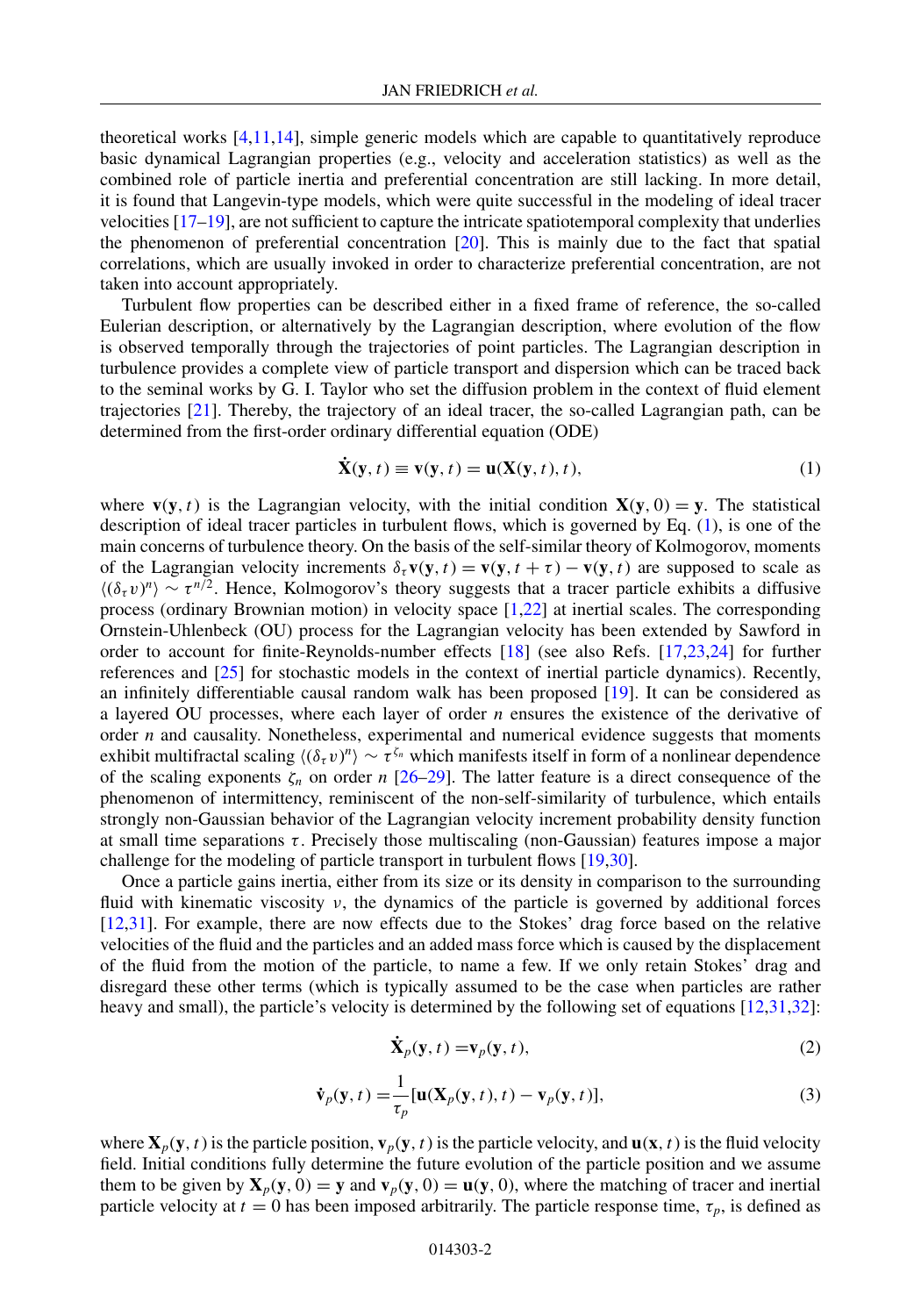<span id="page-2-0"></span> $\tau_p = m_p/3\pi \mu_f d_p$ , where  $m_p$  and  $d_p$  denote the mass and the diameter of the particle, respectively, and  $\mu_f$  is the viscosity of the fluid.

In this simplified model, the Stokes number, defined as  $St = \tau_p/\tau_K$  [where  $\tau_K = (\nu/(\varepsilon))^{1/2}$  is the Kolmogorov timescale and  $\langle \varepsilon \rangle$  denotes the averaged local energy dissipation rate] is the relevant parameter to characterize particle inertia. The Stokes number thus describes the ratio of the particle response time  $\tau_p$  to the Kolmogorov timescale  $\tau_k$  at which viscous forces dominate the flow. In particular, for  $St = 0$  (i.e., for the case of an overdamped inertial particle) we recover Eq. [\(1\)](#page-1-0) and the particle behaves as an ideal Lagrangian tracer.

The main purpose of this paper is to generalize recent stochastic and multifractal modeling approaches [\[19\]](#page-15-0)—which were initially devised for the Lagrangian velocity [\(1\)](#page-1-0)—in order to include finite inertia effects. The simplest approach in this direction is to investigate the particle dynamics under the assumption that each inertial particle samples homogeneously the carrier flow and hence the explored Lagrangian flow velocity  $u(X_p(y, t), t)$  in Eq. [\(3\)](#page-1-0) is representative of the complete background turbulence regardless of any eventual preferential concentration mechanism. This approximation determines the particle velocity  $\mathbf{v}_p(\mathbf{y},t)$  by a *linear filter* of the Lagrangian velocity  **[see Eq. [\(3\)](#page-1-0)] and has been invoked for the first time by Tchen [\[33\]](#page-15-0) and Hinze [\[34\]](#page-15-0). In** particular, under the assumption of an exponential decay of the Lagrangian velocity correlation function for the tracers of the carrier flow (what would correspond for instance to a simple OU dynamics for the tracers), the Tchen-Hinze theory relates the variance of the particle velocity  $\sigma_{v_p}^2$ directly to that of the ideal tracer  $\sigma_v^2$  according to

$$
\sigma_{\mathbf{v}_p}^2 = \frac{T_L^2}{T_L^2 - \tau_p^2} \sigma_{\mathbf{v}}^2,\tag{4}
$$

where  $T_L$  denotes the Lagrangian integral timescale. An extension of this linear filter approximation has been suggested by Deutsch and Simonin [\[35,36\]](#page-15-0). They argued that fluid quantities in Eq. (4) do not take into account the fact that the Lagrangian dynamics of the tracers, probed at the position of the inertial particles, may deviate from the global Lagrangian dynamics of the carrier flow due to preferential concentration. Hence they propose to replace the Lagrangian integral timescale  $T_L$  and variance  $\sigma_v^2$  by quantities determined *at the position of inertial particles*  $(T_{L,p})$ and  $\sigma_{v,p}^2$ ). This refinement improves the agreement of Eq. (4) with direct numerical simulations [\[37\]](#page-15-0), in particular for particles with small Stokes numbers, which seem to be more sensitive to preferential sampling effects. From a practical point of view, such a refinement requires us, however, to determine  $T_{L,p}$  and  $\sigma_{v,p}^2$  on the basis of statistics of trajectories of individual inertial particles and their coincident Lagrangian particles, which is a quite challenging task, hardly feasible in experiments. Furthermore, the framework by Tchen-Hinze as well as the refined theory [\[35,36\]](#page-15-0) do not reproduce the observed behavior of statistical quantities at small time lags. This applies in particular to the particle's acceleration which remains nondifferentiable under the assumption of a simple exponential correlation function for the Lagrangian velocity, in contrast to empirical evidence which shows smooth behavior. These limitations have also been discussed recently in the broader context of particle settling in turbulent flows [\[38\]](#page-15-0).

Against this backdrop, the purpose of the present work thus is twofold: (i) we generalize the Tchen-Hinze theory to a stochastic process which is infinitely differentiable (similarly to the framework which has been devised for the Lagrangian velocity [\[19\]](#page-15-0)) and, hence, contains important information on small-scale fluctuations and (ii) we take into account the effects of preferential concentration (e.g., the correct amplitudes of particle accelerations [\[39\]](#page-15-0)) by the introduction of an effective Stokes number, which is determined on the basis of the zero crossing of the empirically determined acceleration correlation function.

The paper is organized as follows: Section [II](#page-3-0) discusses the implications of the linear filter approximation for the particle velocity correlation function. Moreover, we provide a comparison between trajectories obtained under this approximation and the ones obtained from direct numerical simulations (DNS) of turbulence. We present then models for particle correlation functions based on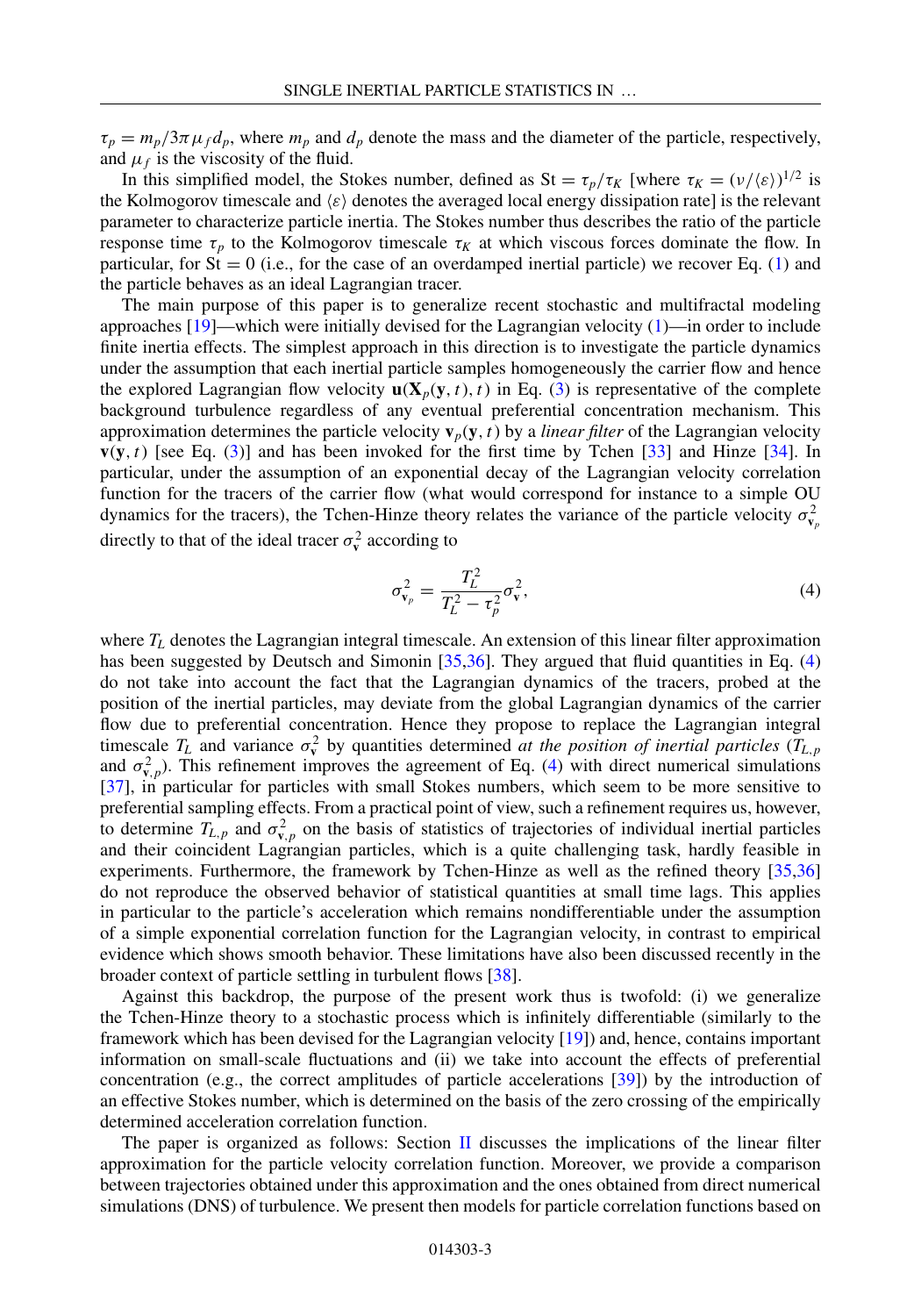<span id="page-3-0"></span>filtered versions of an infinitely differentiable causal random walk in Sec. [III](#page-7-0) and by the Batchelor model in Sec. [IV.](#page-9-0) These predictions are directly compared to DNS in Sec. [V](#page-10-0) and a summary of our results is included in Sec. [VI.](#page-13-0)

#### **II. PARTICLE RESPONSE BASED ON THE LINEAR FILTER APPROXIMATION**

Inertial particle motion at low Stokes numbers, as mentioned in the Introduction, is determined by the system of first-order ODEs [Eqs. [\(2\)](#page-1-0) and [\(3\)](#page-1-0)] and requires the knowledge of the full spatiotemporal (Eulerian) fluid velocity field in Eq. [\(3\)](#page-1-0). In the following, an approximation will be discussed, which replaces the Eulerian fluid velocity at the position of the inertial particle  $\mathbf{X}_p(\mathbf{y},t)$ by its value at the position of the tracer, i.e., by the Lagrangian velocity. In this approximation, particle velocity is obtained by the linear filtering of tracer velocity.

## **A. Linear filtering of Lagrangian velocity**

In order to model inertial particle statistics on the basis of the Lagrangian velocity [\(1\)](#page-1-0), an approximation of the coupled system of first-order ODEs is invoked which can be termed "linear filtering of the particle velocity" due to its analogy to methods from signal processing [\[39\]](#page-15-0). In this approximation, the particle position  $\mathbf{X}_p(\mathbf{y},t)$  that enters the fluid velocity field in Eq. [\(3\)](#page-1-0) is approximated as the position of the ideal tracer  $\mathbf{X}(\mathbf{y},t)$  whose temporal evolution is governed by equation [\(1\)](#page-1-0). Therefore, Eqs.  $(2)$  and  $(3)$  are approximated by

$$
\dot{\mathbf{X}}_p(\mathbf{y},t) = \mathbf{v}_p(\mathbf{y},t),\tag{5}
$$

$$
\dot{\mathbf{v}}_p(\mathbf{y},t) = \frac{1}{\tau_p}[\mathbf{u}(\mathbf{X}(\mathbf{y},t),t) - \mathbf{v}_p(\mathbf{y},t)].
$$
\n(6)

Hence, in this linear filter approximation, the particle velocity is effectively decoupled from the particle position. Therefore, the temporal evolution of the particle velocity is solely determined by the Lagrangian velocity  $\mathbf{v}(\mathbf{y},t)$  along the tracer trajectory starting from the initial position of the inertial particle  $\mathbf{X}_p(\mathbf{y},0) = \mathbf{y}$ . To some extent, the linear filter neglects the spatiotemporal organization of the fluid velocity, and thus the segregation of inertial particles in regions of low vorticity, as suggested by the phenomenon of preferential concentration. Nonetheless, as we will stress in the following sections, certain empirically observed effects (e.g., the sharp drop in acceleration variance for increasing St) can be modeled indirectly via this filtering technique. Furthermore, under this approximation, the evolution equation for the particle velocity  $(6)$  can be solved according to

$$
\mathbf{v}_p(\mathbf{y},t) = \mathbf{v}(\mathbf{y},0)e^{-t/\tau_p} + \frac{1}{\tau_p} \int_0^t dt' e^{-(t-t')/\tau_p} \mathbf{v}(\mathbf{y},t'). \tag{7}
$$

The particle position is thus determined as

$$
\mathbf{X}_p(\mathbf{y},t) = \mathbf{y} + \tau_p \mathbf{v}(\mathbf{y},0)(1 - e^{-t/\tau_p}) + \frac{1}{\tau_p} \int_0^t dt' \int_0^{t'} dt'' e^{-(t'-t'')/\tau_p} \mathbf{v}(\mathbf{y},t''). \tag{8}
$$

The implications of this linear filter approximation for particle velocity and acceleration correlation functions will be discussed in the following section.

## **B. Linear filtering of correlation functions**

In this section, the linear filter approximation (6) is applied in order to establish relations between inertial particle velocity correlation functions and the Lagrangian velocity correlation function. To this end, without loss of generality, we denote  $v_p$  as any of the components of the particle velocity vector and correspondingly  $a_p$  as any component of the particle acceleration vector. Furthermore, we assume that the particle velocity has reached a statistically stationary state, such that we can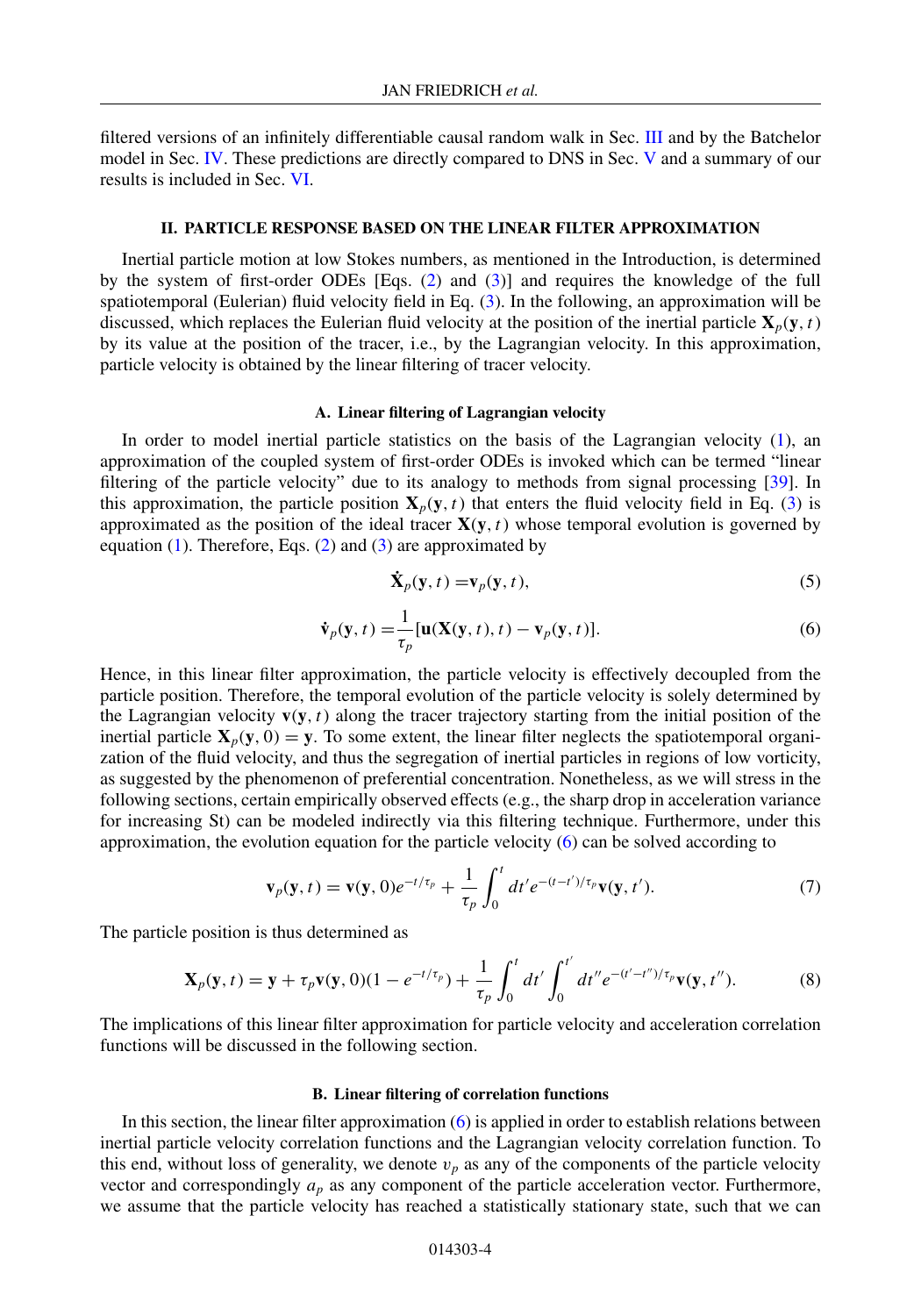<span id="page-4-0"></span>neglect the dependence on its initial position. Equation [\(6\)](#page-3-0) can then be integrated according to

$$
v_p(t) = \frac{1}{\tau_p} \int_{-\infty}^t dt' e^{-(t-t')/\tau_p} u(X(t'), t') = \frac{1}{\tau_p} \int_{-\infty}^t dt' e^{-(t-t')/\tau_p} v(t') = \frac{1}{\tau_p} \int_{-\infty}^{+\infty} dt' g_{\tau_p}(t - t') v(t'),
$$
\n(9)

where  $g_{\tau_p}(t) = e^{-t/\tau_p}H(t)$ , and where  $H(t)$  denotes the Heaviside step function. The linear filter approximation for inertial particle velocities based on the trajectory of individual tracer particles can also be applied to the correlation functions of velocity and acceleration. To do so,  $C_v(\tau)$  =  $\langle v(t)v(t+\tau) \rangle$  defines the correlation function of the velocity of tracers where  $v(t)$  is any component of the tracer velocity. Similarly, the correlation function of the inertial particle velocity  $v_p(t)$  is defined as  $C_{v_p}(\tau) = \langle v_p(t)v_p(t + \tau) \rangle$  and we obtain, in the statistically stationary range,

$$
\mathcal{C}_{v_p}(\tau) = \frac{1}{\tau_p^2} \left( G_{\tau_p} \star \mathcal{C}_v \right)(\tau) = \frac{1}{\tau_p^2} \int_{-\infty}^{+\infty} dt \, G_{\tau_p}(\tau + t) \mathcal{C}_v(t)
$$
\n
$$
= \frac{1}{\tau_p^2} \int_0^{+\infty} dt \left[ G_{\tau_p}(\tau + t) + G_{\tau_p}(\tau - t) \right] \mathcal{C}_v(t) = \frac{1}{2\tau_p} \int_0^{+\infty} dt \left[ e^{-|\tau + t|/\tau_p} + e^{-|\tau - t|/\tau_p} \right] \mathcal{C}_v(t), \tag{10}
$$

where the kernel  $G_{\tau_p}(t) = (g_{\tau_p} \star g_{\tau_p})(t) = \frac{\tau_p}{2} e^{-|t|/\tau_p}$  was introduced using the parity of correlation functions. Furthermore, the convolution product is defined as

$$
(g_1 * g_2)(\tau) = \int_{-\infty}^{\infty} dt g_1(t) g_2(t - \tau).
$$
 (11)

The Fourier representation of Eq. (10) has been proposed for the first time by Tchen [\[33\]](#page-15-0). The determination for the inertial particle acceleration correlation function  $C_{a_p}(\tau)$  based on the filtering of the tracer acceleration  $C_a(\tau)$  is done in a similar fashion, resulting in

$$
\mathcal{C}_{a_p}(\tau) = \frac{1}{2\tau_p} \int_0^{+\infty} dt \left[ e^{-|\tau + t|/\tau_p} + e^{-|\tau - t|/\tau_p} \right] \mathcal{C}_a(t).
$$
 (12)

The linear filter approximation thus allows for direct assessment of velocity and acceleration correlation functions via the corresponding tracer correlation functions  $C_v(t)$  and  $C_a(t)$ . The implications of this approximation will be addressed in the following section where ideal tracer, filtered inertial particles, and true inertial particles will be compared in DNS of turbulence.

# **C. Direct numerical simulations of Lagrangian trajectories, inertial particles, and comparison to linear filter approach**

Twenty-one datasets containing particle trajectories for varying Stokes numbers have been generated through JHTDB [\[40,](#page-15-0)[41\]](#page-16-0). The spatiotemporal evolution of the fluid velocity has been obtained by solving the Navier-Stokes equations in a periodic box with a resolution of  $1024<sup>3</sup>$ . The equation of motion of inertial particles [Eqs. [\(2\)](#page-1-0) and [\(3\)](#page-1-0)] are solved by a second-order Runge-Kutta scheme and each DNS subset of data contains  $32<sup>3</sup>$  trajectories. The relevant turbulence quantities are summarized in Table [I.](#page-5-0)

The temporal evolution of particle position  $\mathbf{X}_p(t)$ , a velocity component  $v_p(t)$ , and the corresponding acceleration  $a_p(t)$  for St = 0.2 are presented in Fig. [1](#page-5-0) in yellow for a time span of  $\approx 110\tau_K$ . For comparison, Fig. [1\(b\),](#page-5-0) shows the trajectory of an ideal tracer  $\mathbf{X}(y, t)$  (green) starting from the same initial condition  $\mathbf{X}_p(0) = \mathbf{y}$ . Whereas the tracer particle's velocity (green) exhibits several strong oscillations, the inertial particle's velocity (yellow) seems not so much affected. Indeed, from Fig. [1\(b\)](#page-5-0) one can deduce that—already at such low Stokes numbers—the trajectory of the inertial particle follows a substantially different path. In the context of preferential concentration [\[32,39\]](#page-15-0), one could interpret this in terms of the inertial particle evading strong vortical flow structures.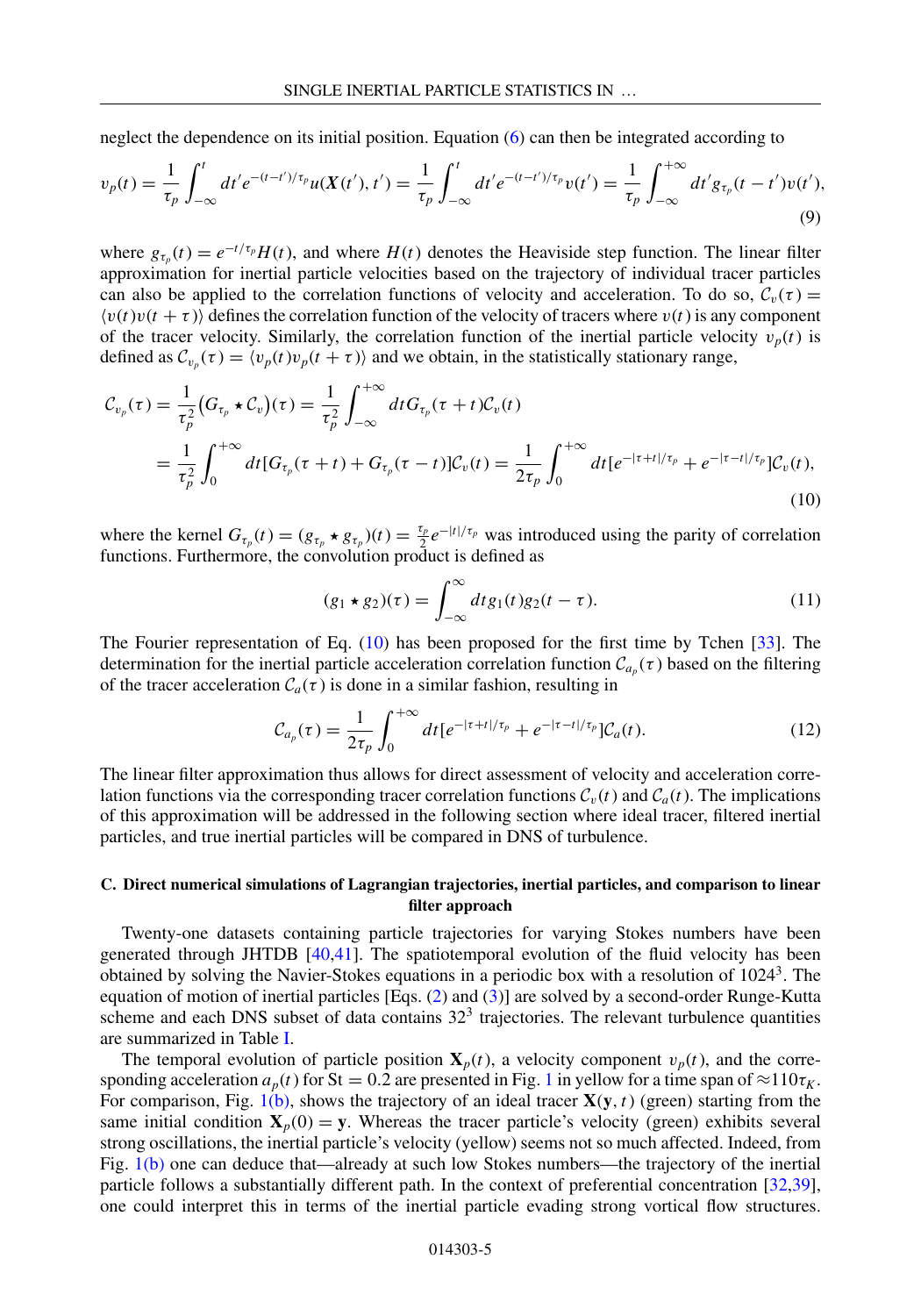<span id="page-5-0"></span>TABLE I. Characteristic parameters of the direct numerical simulations of inertial particles: Taylor-Reynolds number Re<sub>λ</sub>, kinematic viscosity *v*, averaged kinetic energy dissipation rate  $\langle \varepsilon \rangle$ , time step of simulation, dissipation time  $\tau_K = (\frac{v}{\langle \varepsilon \rangle})^{1/2}$ , particle response time  $\tau_p$  with St = [0, 0.1, ..., 1.9, 2], Lagrangian integral time  $T_L$ , total time of simulation  $T_{\text{tot}}$ , number of particles in each simulation  $N_p$ , and resolution  $N$  of the periodic simulation domain.

| $Re_{\lambda}$ | $\nu$                                                                                                                | $\langle \varepsilon \rangle$ |  |  | dt $\tau_K$ $\tau_p$ $T_L$ $T_{\text{tot}}$ $N_p$ $N^3$ |  |
|----------------|----------------------------------------------------------------------------------------------------------------------|-------------------------------|--|--|---------------------------------------------------------|--|
|                | 418 $1.85 \times 10^{-4}$ 0.103 0.002 0.0424 St $\times \tau_K$ 1.3003 7.692 $T_L$ 32 <sup>3</sup> 1024 <sup>3</sup> |                               |  |  |                                                         |  |

This might also be supported by the evolution of the particle's acceleration whose amplitude (and statistically speaking its variance) is significantly decreased in comparison to the tracer particle.

The linear filter approximation from Eqs. [\(5\)](#page-3-0) and [\(6\)](#page-3-0) with  $\tau_p = 0.2\tau_K$  (St = 0.2, orange curve) remains very close to its determining tracer trajectory (green). In particular, the temporal evolution of the acceleration suggests that the linear filter (orange) overestimates the acceleration variance in comparison to the ordinary inertial particle. Cencini *et al*. [\[39\]](#page-15-0) applied the same technique to compare root-mean-squared accelerations and observed large discrepancies between filtered and true  $a_{\text{rms}}$  at low St. Nonetheless, for larger Stokes numbers, true and filtered  $a_{\text{rms}}$  values seemed to approach one another. Hence, this study suggests that nontrivial effects due to preferential concentration, when inertia is introduced to the particles, creates the gap between true and filtered results for  $St < 1$ . On that account, Fig. [2\(a\)](#page-6-0) depicts the acceleration autocorrelation function which has been obtained by averaging over all  $N_p = 32<sup>3</sup>$  particle trajectories. Here the dash-dotted curves correspond to the linear filter approximation [\(12\)](#page-4-0) for  $\tau_p = \text{St}\tau_k$  with St = [0.1, 0.2, 0.5, 1, 2] from left to right. Thereby, the fluid velocity correlation function  $C_a(\tau)$  was integrated over the entire time range of the simulation *T* (see also Table I). In agreement with the findings by Cencini *et al*. [\[39\]](#page-15-0), the modeling breaks down initially, drastically underestimating the correlation of the particle for St  $\leq 1$ , but recovers to generate meaningful statistics for St = 2. In particular, the regime of low Stokes numbers, e.g., for  $St = 0.1$ , suggests that the filter approximation (first dash-dotted curve from left) is nearly identical to the ideal tracer  $St = 0$  (not shown in plot) and decorrelates much faster than the true DNS for  $St = 0.1$  (orange curve).



FIG. 1. (a) Velocity  $v_x(t)$  (upper panel) and acceleration  $a_x(t)$  (lower panel) of tracers (green), filtered tracers (orange and turquoise), and true inertial particles (yellow) for  $St = 0.2$ . (b) Trajectories of tracer, filtered tracers, and inertial particles. All axis are non-dimensionalized by the corresponding Kolmogorov dissipation scales.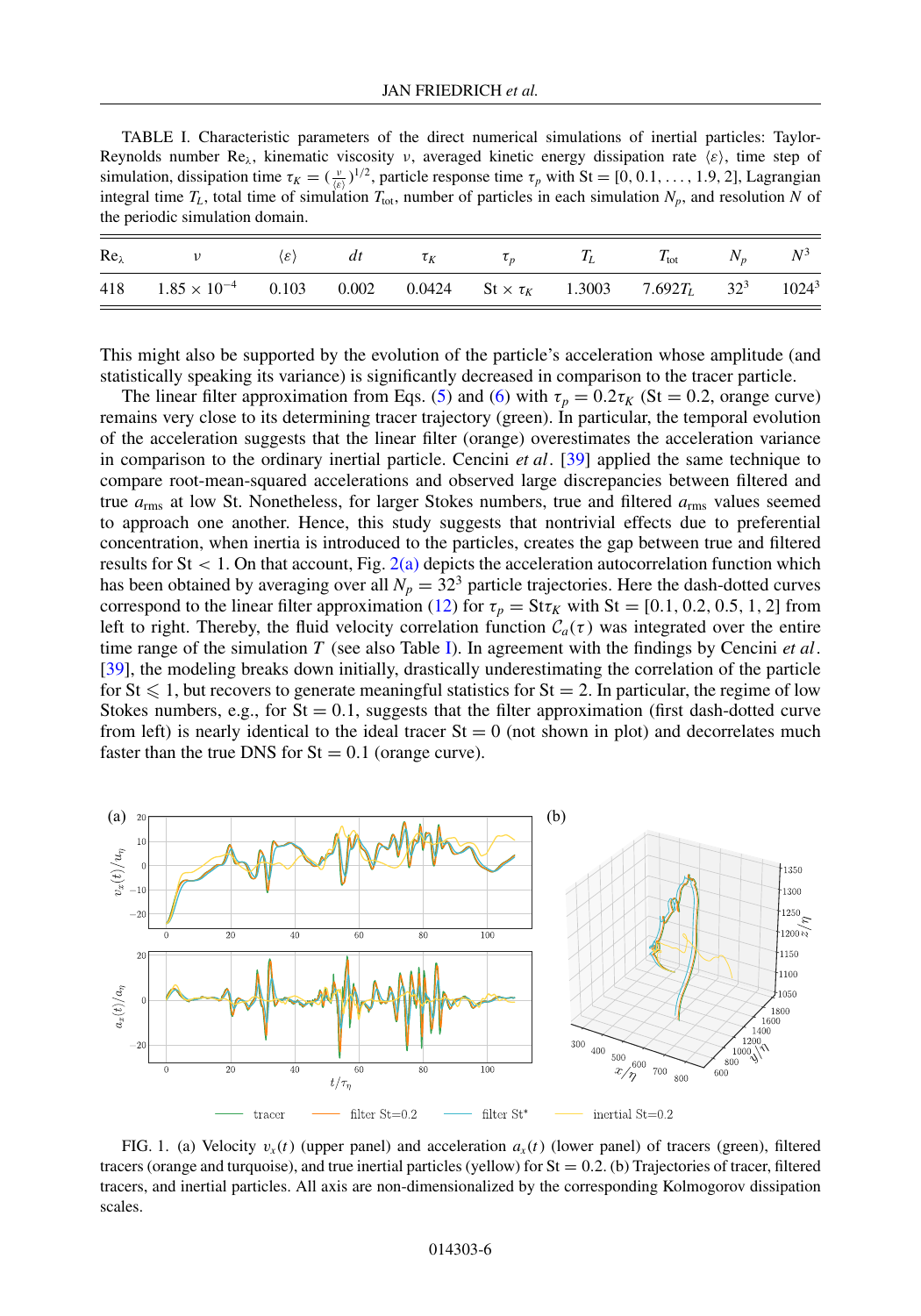<span id="page-6-0"></span>

FIG. 2. (a) Acceleration autocorrelation from DNS for inertial particles with Stokes numbers  $St =$ 0.1, 0.2, 0.5, 1., 2. The dash-dotted lines correspond to the linear filter approximation [Eqs. [\(5\)](#page-3-0) and [\(6\)](#page-3-0)] with  $\tau_p = \text{Str}_K$  and underestimate the correlations at small St in comparison to their DNS counterparts. The linear filter approximation approaches the DNS acceleration correlation function for larger  $St = 2$ . (b) Same as in (a) but for a filter with an effective Stokes number  $St^* = \tau_p^* / \tau_K$  which has been determined from the zero crossing of the acceleration correlation from DNS (dash-dotted curves and DNS curves now possess the same zero crossing). The agreement between DNS and filtered curves is more accurate than in (a) for small St.

These profound changes between inertial particle and tracer (or filtered tracers) acceleration properties at low Stokes also manifest themselves in the root mean square of acceleration itself. Figure 3 depicts the root-mean-square values of acceleration  $a_{\rm rms}$  as a function of St for inertial particles (blue) and filtered tracer particles (orange) according to Eq. [\(9\)](#page-4-0). The *a*rms values of inertial particles decrease much faster than their filtered counterparts. These strong discrepancies were interpreted by Cencini *et al*. [\[39\]](#page-15-0) in terms of inertial particles which preferentially sample regions of low turbulence intensity (or depleted vorticity regions), whereas the filtered tracer particles are still impacted by strong acceleration events of tracer trajectories trapped in vortical structures. In other words, by restricting itself to individual tracer trajectories  $\mathbf{X}(\mathbf{y},t)$ , the filtering approach bears no information on the spatial organization of the surrounding fluid velocity field, which apparently is crucial for a better understanding of the dynamics of inertial particles.



FIG. 3. Root-mean-square values of acceleration *a*rms as a function of the Stokes number for inertial particles in DNS (green) and filtered tracer particles (orange) according to Eq. [\(6\)](#page-3-0). The *a*rms values from DNS exhibit a rapid decrease for small but finite St, whereas the linear filter approximation decays much slower.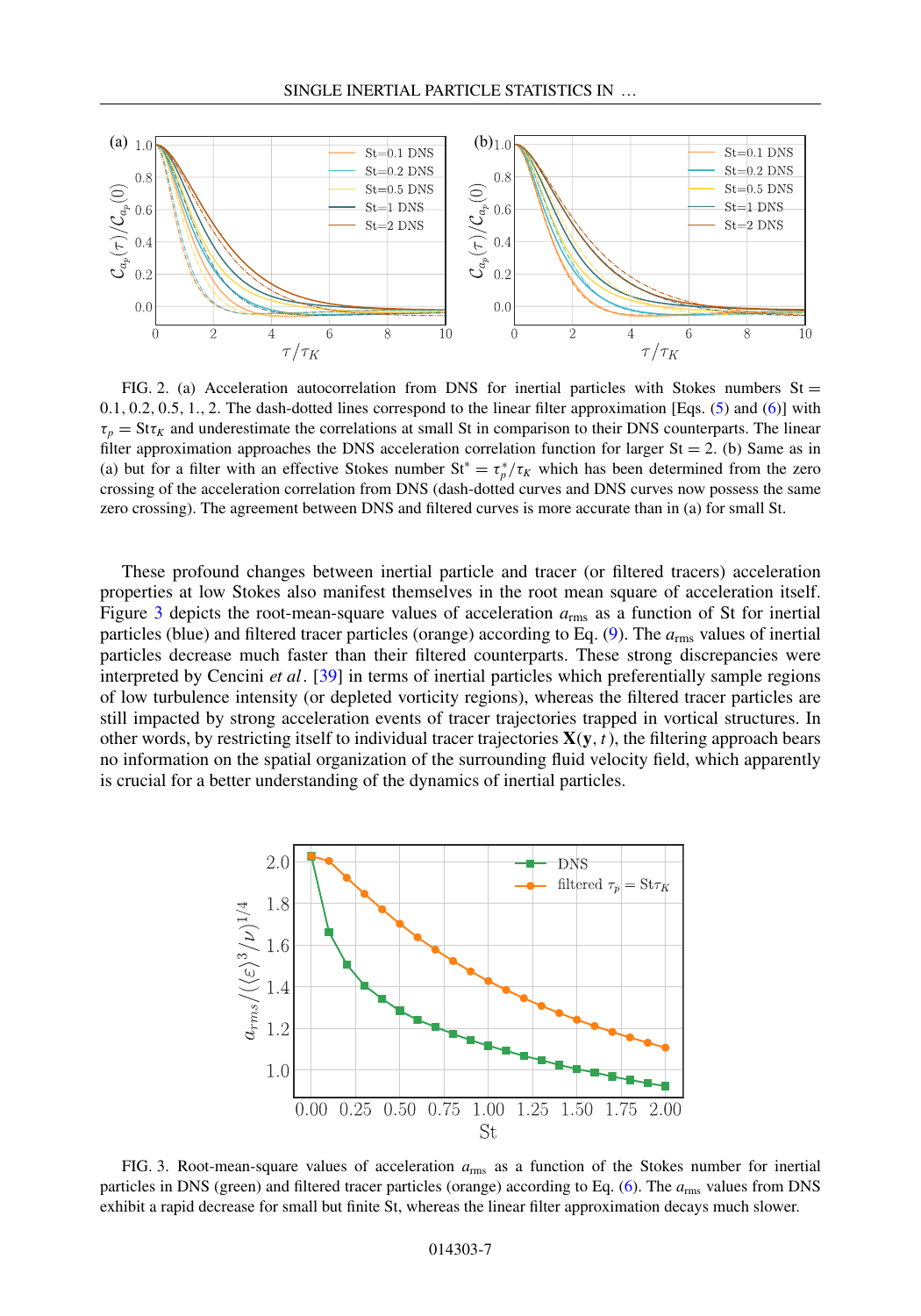<span id="page-7-0"></span>In the following, we suggest a modification of the linear filter which is in better agreement with DNS but at the same time is still solely based on the Lagrangian velocity  $\mathbf{v}(\mathbf{y},t)$  of an individual tracer. To this end, we introduce an effective particle response time  $\tau_p^*$  in the linear filter approximation [\(6\)](#page-3-0) which does not necessarily obey the usual relation  $\tau_p = \text{Str}_K$  but henceforward is considered as a free model parameter. In the spirit of recent stochastic models for Lagrangian tracers [\[19\]](#page-15-0), which identified the zero crossing of the acceleration correlation as a crucial ingredient for model calibration, we proceed in a similar way: First, we determine the zero crossing  $\tau_0(\text{St})$ of the acceleration autocorrelation functions from DNS in Fig. [2.](#page-6-0) Subsequently, with the help of a suitable roots-finding algorithm, we determine the effective particle response time  $\tau_p^*({\rm St})$  in Eq. [\(12\)](#page-4-0) in such a way that  $C_{a_p}[\tau_0(\text{St})] = 0$ .

Figure [2\(b\)](#page-6-0) depicts the acceleration autocorrelation functions (dash-dotted curves) after this calibration. Hence, by virtue of an effective particle response time  $\tau_p^*$  based on matching zero crossing of the acceleration correlation functions, a better agreement with DNS has been achieved, particularly for low Stokes numbers. The corresponding filtered trajectories with St<sup>\*</sup> =  $\tau_p^*/\tau_K$  are also included in Fig. [1](#page-5-0) and correspond to the turquoise curves. Due to the increased damping  $(\tau_p^* > \tau_p)$  in the filter,  $\tau_p^*$ -filtered accelerations (turquoise) are closer to their DNS counterparts (yellow). In conclusion, the introduction of an effective particle response time  $\tau_p^*$  based on the zero crossing of the acceleration correlation function reinstates the effects of preferential sampling of inertial particles to some extend. This notion will be further assessed in the following section by example of stochastic models for inertial particle statistics.

## **III. PROCESS FOR INERTIAL PARTICLES SUBJECT TO GAUSSIAN INFINITELY DIFFERENTIABLE FLUID VELOCITY**

This section is devoted to a generalization of a recently developed model for the Lagrangian velocity [\[19\]](#page-15-0) which will be extended to take into account finite particle inertia. The simplest model for the Lagrangian velocity  $v(t)$  consists of an Ornstein-Uhlenbeck process which obeys the following Langevin equation:

$$
dv(t) = -\frac{1}{T}v(t)dt + \sqrt{\frac{2\sigma^2}{T}}dW(t),
$$
\n(13)

where  $dW(t)$  denote the increments of a Wiener process  $W(t)$  with zero mean and variance  $dt$ and  $\sigma^2$  denotes the variance of the process  $\langle v^2 \rangle$ . Furthermore, *T* is a large turbulence timescale. In this framework, velocity is nondifferentiable and thus acceleration only has a meaning in a distributional sense, which is at odds with experimental and numerical observations. This model has been extended by Sawford [\[18\]](#page-15-0) in order to allow for the differentiability of the velocity; however, the acceleration of the process remains nondifferentiable itself. Therefore, a multilayered Ornstein-Uhlenbeck process has been proposed where the velocity itself is infinitely differentiable when the number of layers tends to infinity [\[19\]](#page-15-0). In making use of the linear filter approximation discussed in the previous section, the latter model can readily be extended in order to allow for the effects of finite particle inertia. Following the approach of Ref. [\[19\]](#page-15-0), we consider the system of coupled stochastic differential equations,

$$
\dot{v}_p = \frac{1}{\tau_p^*} (v - v_p),\tag{14}
$$

$$
\dot{v} = -\frac{1}{T}v + f_{\tau_{\eta}},\tag{15}
$$

where  $\tau_p^*$  denotes the particle response time of the model and  $\tau_\eta$  is a small-scale turbulence timescale of the order of the Kolmogorov dissipative timescale  $\tau_K$  defined in the caption of Table [I.](#page-5-0) The forcing term  $f_{\tau_n}$  is a zero-average Gaussian random force, which is fully determined by its covariance in the statistically stationary regime. Following the procedure outlined in Ref. [\[19\]](#page-15-0), the covariance in both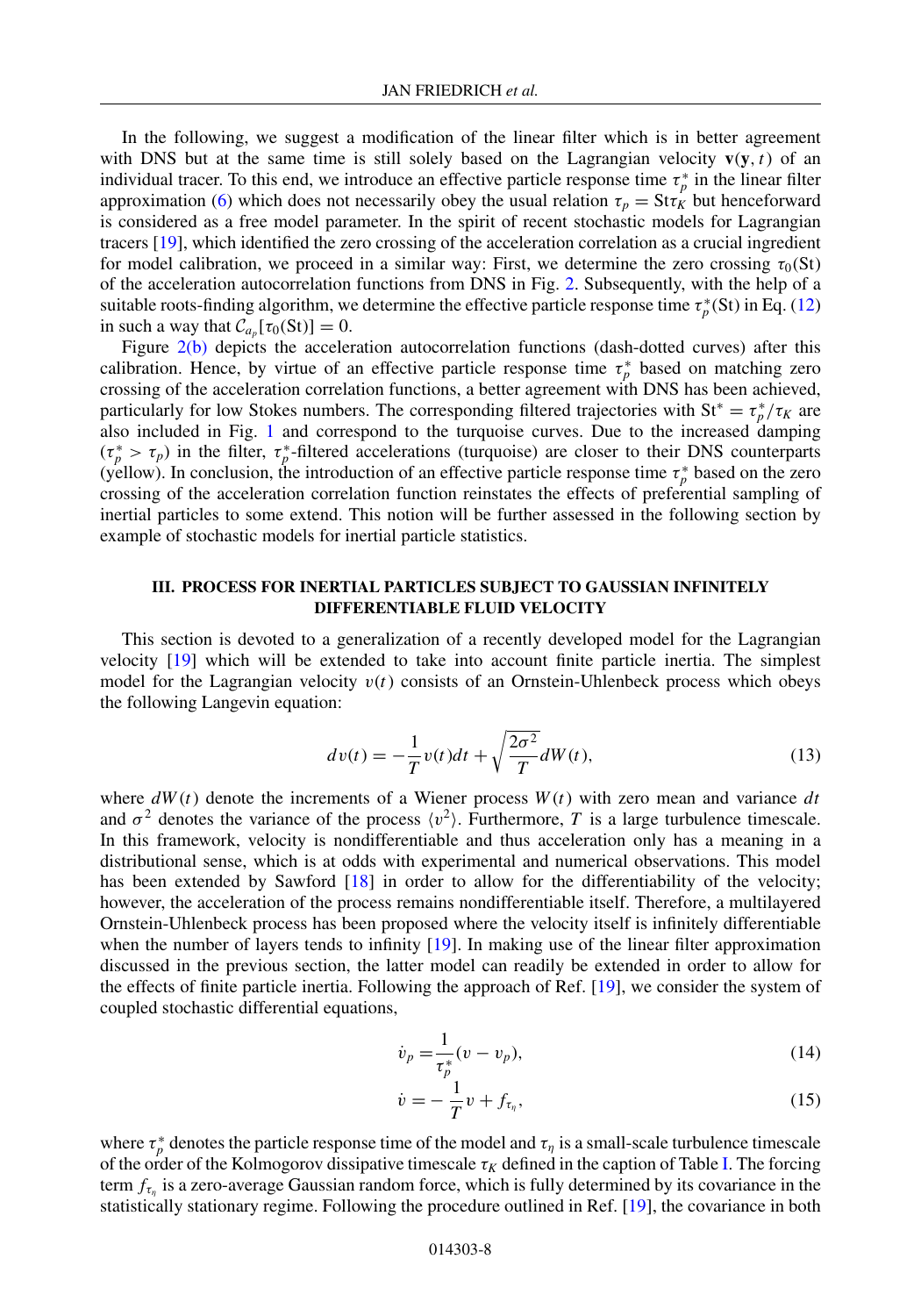<span id="page-8-0"></span>physical and spectral space reads

$$
C_{f_{\tau_{\eta}}}(\tau) \equiv \langle f_{\tau_{\eta}}(t) f_{\tau_{\eta}}(t+\tau) \rangle = \frac{\sigma^2 e^{-\tau_{\eta}^2/T^2}}{\sqrt{\pi} T \tau_{\eta} \operatorname{erfc}(\tau_{\eta}/T)} e^{-\frac{\tau^2}{4\tau_{\eta}^2}} = \frac{2\sigma^2 e^{-\tau_{\eta}^2/T^2}}{T \operatorname{erfc}(\tau_{\eta}/T)} \int d\omega \ e^{2i\pi \omega \tau} e^{-4\pi^2 \tau_{\eta}^2 \omega^2}, \tag{16}
$$

where we have introduced erfc( $x$ ) = 1 – erf( $x$ ) as the complementary of the error function erf( $x$ ). The principal steps in Ref.  $[19]$  that led to the model for the Lagrangian velocity *v* in Eq. [\(15\)](#page-7-0) can be interpreted in terms of the layering of an ordinary Ornstein-Uhlenbeck process. Here each layer increases the degree of differentiability of the Lagrangian velocity and thus improves modeling proficiency at small timescales. Moreover, it is possible to perform the limit to an infinite number of layers (and thus an infinitely differentiable Lagrangian velocity *v*), which results in Eq. (16).

As we can see from the structure of its covariance (16), the Gaussian forcing term  $f_{\tau_n}$  is correlated over the dissipative timescale  $\tau_n$ , the correlation function being itself a Gaussian function. Moreover, this covariance structure shows that the random process  $f_{\tau_n}(t)$  is infinitely differentiable, which is a direct consequence of the smoothness of its Gaussian shape. As developed in Ref. [\[19\]](#page-15-0), the remaining parameter  $\sigma^2$  entering Eq. (16) corresponds to the variance of the Lagrangian velocity *v*, that is, the variance of the solution of Eq.  $(15)$  in the statistically steady range

$$
\sigma^2 = \langle v^2 \rangle. \tag{17}
$$

At this stage, causality of the forcing term  $f_{\tau_{\eta}}$  is not obvious and cannot be deduced from the covariance  $C_{f_{\tau_n}}(\tau)$  [Eq. (16)]. It is indeed shown in Ref. [\[19\]](#page-15-0) that this forcing term can be obtained as an infinite sequence of causal equations, i.e., an infinite number of embedded Ornstein-Uhlenbeck processes, making the asymptotic process  $f_{\tau_n}$  itself causal. Finally, the covariance function of the particle velocity  $v_p$ , defined as successive linear operations [Eqs. [\(14\)](#page-7-0) and [\(15\)](#page-7-0)] on the forcing term  $f_{\tau_n}$ , can be obtained as

$$
C_{v_p}(\tau) \equiv \langle v_p(t) v_p(t+\tau) \rangle = \frac{2\sigma^2 e^{-\tau_\eta^2/T^2}}{T \operatorname{erfc}(\tau_\eta/T)} \int d\omega \, e^{2i\pi\omega\tau} \frac{1}{1 + 4\pi^2 (\tau_p^*)^2 \omega^2} \frac{T^2}{1 + 4\pi^2 T^2 \omega^2} e^{-4\pi^2 \tau_\eta^2 \omega^2},\tag{18}
$$

which can be calculated explicitly in physical space according to

$$
C_{v_p}(\tau) = \frac{\sigma^2 T}{2(T^2 - (\tau_p^*)^2) \operatorname{erfc}(\tau_\eta/T)} \left\{ T e^{-|\tau|/T} \left[ \operatorname{erfc}\left(\frac{\tau_\eta}{T} - \frac{|\tau|}{2\tau_\eta}\right) + e^{2|\tau|/T} \operatorname{erfc}\left(\frac{|\tau|}{2\tau_\eta} + \frac{\tau_\eta}{T}\right) \right] - \tau_p^* e^{-|\tau|/\tau_p^*} e^{\frac{\tau_\eta^2}{(\tau_p^*)^2} - \frac{\tau_\eta^2}{T^2}} \left[ \operatorname{erfc}\left(\frac{\tau_\eta}{\tau_p^*} - \frac{|\tau|}{2\tau_\eta}\right) + e^{2|\tau|/\tau_p^*} \operatorname{erfc}\left(\frac{|\tau|}{2\tau_\eta} + \frac{\tau_\eta}{\tau_p^*}\right) \right] \right\}.
$$
 (19)

Herein, the dependence of the variance of the particle velocity on  $\tau_p^*$  can be determined. Setting  $\tau = 0$  in equation (19) yields

$$
\sigma_{v_p}^2 = \frac{\sigma^2 T^2}{T^2 - (\tau_p^*)^2} \left[ 1 - \frac{\tau_p^*}{T} e^{\frac{\tau_p^2}{(\tau_p^*)^2} - \frac{\tau_p^2}{T^2}} \frac{\text{erfc}\left(\frac{\tau_p}{\tau_p^*}\right)}{\text{erfc}\left(\frac{\tau_p}{T}\right)} \right].
$$
 (20)

Hence, in the limit  $\tau_p^* \to 0$ , the variance of the Lagrangian model,  $\lim_{\tau_p^* \to 0} \sigma_{v_p}^2 = \sigma^2$ , is recovered [\[19\]](#page-15-0). Furthermore, the prediction of the "single-layered" Tchen-Hinze theory [\(4\)](#page-2-0) can be recovered by discarding the square brackets in Eq. (20).

The acceleration correlation function can be calculated from Eq. (19) according to

$$
\mathcal{C}_{a_p}(\tau) = -\frac{d^2 \mathcal{C}_{v_p}(\tau)}{d\tau^2},\tag{21}
$$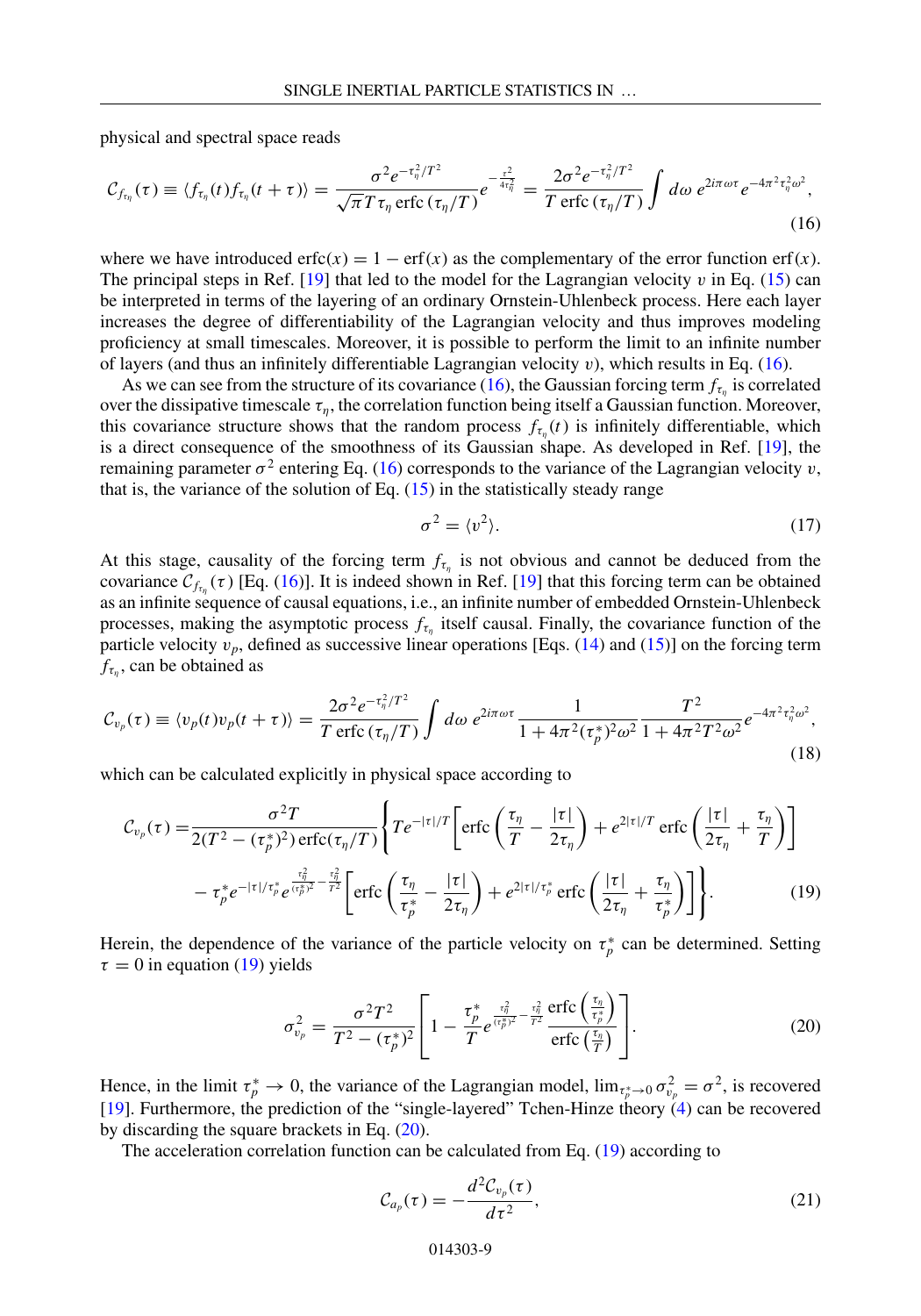<span id="page-9-0"></span>which yields

$$
C_{a_p}(\tau) = \frac{\sigma^2 T}{2(T^2 - (\tau_p^*)^2) \operatorname{erfc}(\tau_\eta/T)}
$$
  
\n
$$
\times \left\{ \frac{1}{T} e^{-|\tau|/T} \left[ \frac{2T}{\sqrt{\pi} \tau_\eta} e^{-\left(\frac{\tau_\eta}{T} - \frac{|\tau|}{2\tau_\eta}\right)^2} - \operatorname{erfc}\left(\frac{\tau_\eta}{T} - \frac{|\tau|}{2\tau_\eta}\right) - e^{2|\tau|/T} \operatorname{erfc}\left(\frac{|\tau|}{2\tau_\eta} + \frac{\tau_\eta}{T}\right) \right] \right\}
$$
  
\n
$$
- \frac{1}{\tau_p^*} e^{-|\tau|/\tau_p^*} e^{\frac{\tau_\eta^2}{(\tau_p^*)^2} - \frac{\tau_\eta^2}{T^2}}
$$
  
\n
$$
\times \left[ \frac{2\tau_p^*}{\sqrt{\pi} \tau_\eta} e^{-\left(\frac{\tau_\eta}{\tau_p^*} - \frac{|\tau|}{2\tau_\eta}\right)^2} - \operatorname{erfc}\left(\frac{\tau_\eta}{\tau_p^*} - \frac{|\tau|}{2\tau_\eta}\right) - e^{2|\tau|/\tau_p^*} \operatorname{erfc}\left(\frac{|\tau|}{2\tau_\eta} + \frac{\tau_\eta}{\tau_p^*}\right) \right] \right\}. \tag{22}
$$

The variance of the acceleration can be determined according to

$$
\sigma_{a_p}^2 = \frac{\sigma^2}{T^2 - (\tau_p^*)^2} \left[ \frac{T}{\tau_p^*} \frac{e^{\frac{\tau_p^2}{(\tau_p^*)^2}}}{e^{\frac{\tau_p^2}{T^2}}} \frac{\text{erfc}\left(\frac{\tau_\eta}{\tau_p^*}\right)}{\text{erfc}\left(\frac{\tau_\eta}{T}\right)} - 1 \right]. \tag{23}
$$

In the limit of  $\tau_p^* \to 0$ , the reduced tracer model discussed in Ref. [\[19\]](#page-15-0) is recovered and we get

$$
\lim_{\tau_p^* \to 0} \sigma_{a_p}^2 = \frac{\sigma^2}{T^2} \left[ \frac{T}{\sqrt{\pi} \tau_\eta} \frac{e^{-\frac{\tau_\eta^2}{T^2}}}{\text{erfc}\left(\frac{\tau_\eta}{T}\right)} - 1 \right]. \tag{24}
$$

So far, the proposed model possesses Gaussian properties, i.e., the particle velocity statistics is fully determined by the correlation function [\(19\)](#page-8-0). The inclusion of non-Gaussian properties into the stochastic process can be achieved in the same manner discussed in Ref. [\[19\]](#page-15-0) and will be the subject of future work. In the present model, the fluid properties enter through the turnover time *T* and the small timescale  $\tau_n$ , which can be parameterized in order to match certain characteristics of Lagrangian tracers. In Ref. [\[19\]](#page-15-0), for instance, *T* and  $\tau<sub>n</sub>$  were determined in order to match the integral Lagrangian timescale,

$$
T_L = \int_0^\infty d\tau \frac{\mathcal{C}_v(\tau)}{\mathcal{C}_v(0)},\tag{25}
$$

and the zero crossing of the empirically determined acceleration correlation function  $C_a(\tau)$ . In addition to this parametrization, here we also have to determine the particle response time  $\tau_p^*$ . In the spirit of the effective particle response time of the linear filter approximation discussed in Sec.  $\Pi$ ,  $\tau_p^*$  will be determined in order to match the zero crossing of the acceleration correlation function for different Stokes numbers. However, before we explicitly carry out the model calibration, we want to discuss the linear filter approximation in the context of the Batchelor model for Lagrangian tracers in turbulence. The latter modeling technique operates directly at the level of the second-order structure function  $S_2(\tau) = 2\sigma^2 - 2C_v(\tau)$  and differentiability of the Lagrangian velocity is ensured by introducing the correct dissipation range behavior at small  $\tau$ . By contrast to the present stochastic model, which was based on a Langevin equation [\(14\)](#page-7-0) at its basic level, the Batchelor model will not be discussed in form of a stochastic process but rather in the context of the so-called multifractal formalism [\[28\]](#page-15-0).

# **IV. INERTIAL PARTICLE STATISTICS FROM BATCHELOR'S MODEL FOR LAGRANGIAN TRACERS**

In the seminal work of Batchelor [\[42\]](#page-16-0) an interpolation between dissipation and inertial range was proposed in the Eulerian frame of reference. The interpolation was capable to reproduce the inertial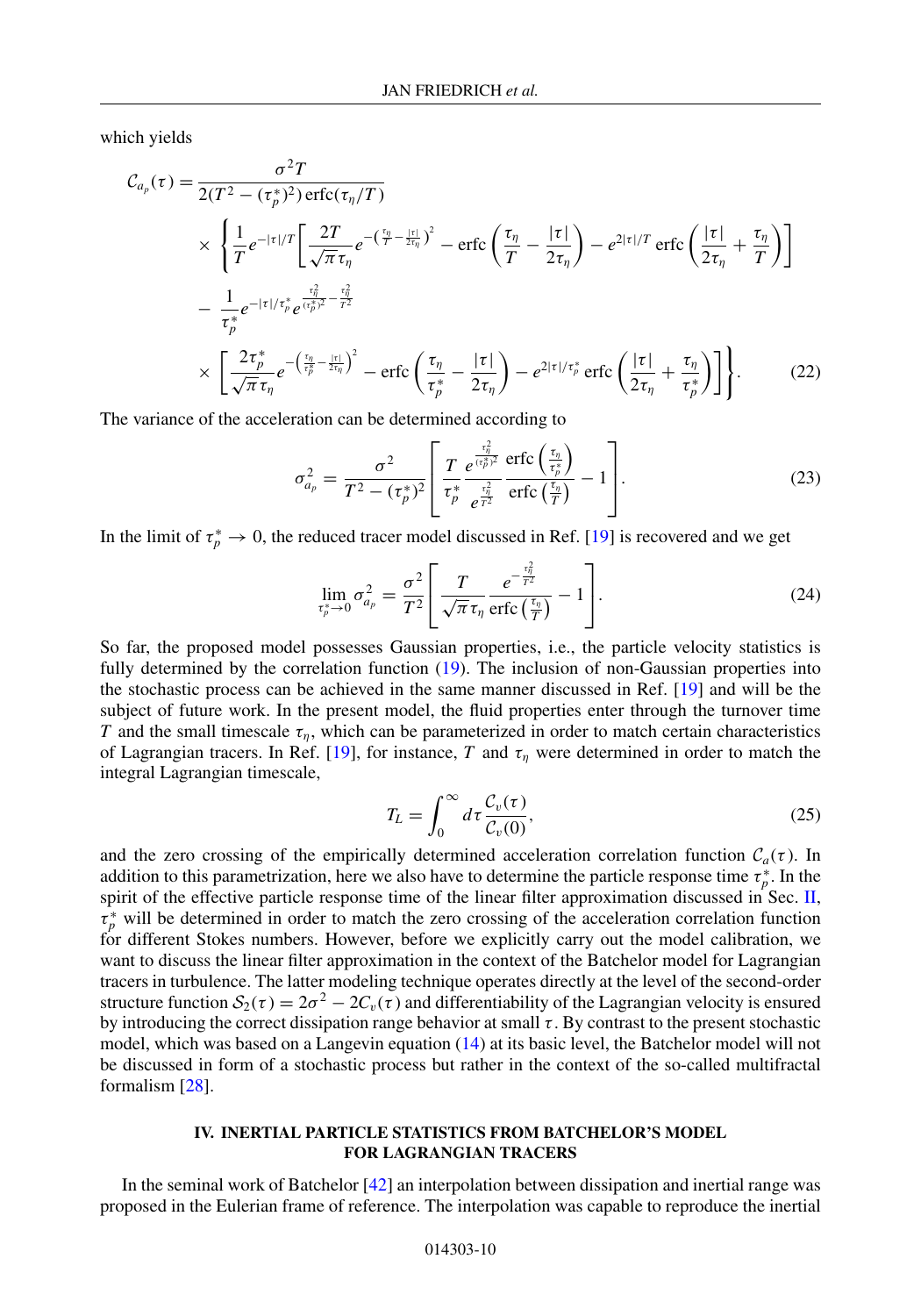<span id="page-10-0"></span>range behavior of the second-order structure function  $\langle (\delta_r u) \rangle \sim r^{2/3}$  and, at small *r*, the dissipation range prediction  $\langle (\delta_r u) \rangle \sim r^2$  by a simple polynomial interpolation [\[43\]](#page-16-0). Similarly, an interpolation for the Lagrangian second-order structure function  $\langle (\delta_\tau v)^2 \rangle$ , which covers both inertial  $\langle (\delta_\tau v)^2 \rangle \sim$  $\tau$  and dissipation range  $\tau^2$ , can be deduced [\[26,28,29,](#page-15-0)[44\]](#page-16-0). In its simplest form, the second-order Lagrangian structure function reads

$$
S_2(\tau) = \left\langle (\delta_\tau v)^2 \right\rangle = 2\sigma^2 \frac{\frac{\tau}{T}}{\left[1 + \left(\frac{\tau}{\tau_\eta}\right)^{-\delta}\right]^{\frac{1}{\delta}}},\tag{26}
$$

where  $\delta$  determines the transition between dissipation and inertial range. Within the multifractal formalism, which proposes a more complete modeling of the differential action of viscosity not only up to second-order statistics as it is done here but also for higher-order structure functions, Lagrangian statistics seem to be well reproduced by choosing  $\delta = 4$ . Nevertheless, in what follows, where we completely neglect the implications of intermittent corrections on the width and shape of the so-called intermediate dissipative range, we will restrict ourselves to the case  $\delta = 2$ , as initially chosen by Batchelor to reproduce the behavior of the second-order structure function of Eulerian velocity, which leads to an acceptable agreement with DNS data, as will be shown in the following section. Furthermore, because the proposed parametrization for  $S_2$  does not saturate for  $\tau \gg T$ (Eq. (26) is understood as a model for scales  $\tau \ll T$  only), we need to introduce a proper cutoff at large scales. Following the proposition of Ref. [\[19\]](#page-15-0), we include in this simple picture an additional exponential decrease over the characteristic large timescale *T* and consider the alternative form,

$$
S_2(\tau) = 2\sigma^2 \frac{1 - e^{-\frac{\tau}{T}}}{\left[1 + \left(\frac{\tau}{\tau_\eta}\right)^{-\delta}\right]^{\frac{1}{\delta}}},\tag{27}
$$

which entails a finite Lagrangian integral timescale. For our case, i.e.,  $\delta = 2$ , this timescale can be calculated explicitly,

$$
T_L = \int_0^\infty d\tau \frac{\mathcal{C}_v(\tau)}{\mathcal{C}_v(0)} = \tau_\eta \Big[ 1 - \frac{\pi}{2} Y_1 \Big(\frac{\tau_\eta}{T}\Big) - \frac{\pi}{2} H_{-1} \Big(\frac{\tau_\eta}{T}\Big) \Big],\tag{28}
$$

where  $Y_n(z)$  denotes the Bessel function of the second kind and  $H_n(z)$  the Struve function, as it is provided by a symbolic calculation software. In this framework, the acceleration correlation function for the tracer particle can be calculated from the second-order structure function  $(26)$  by  $\mathcal{C}_a(\tau) = \frac{1}{2} \frac{d^2 \mathcal{S}_2(\tau)}{d\tau^2}.$ 

Finite particle inertia can again be included in using the linear filter approximation discussed in Sec. [II.](#page-3-0) To this end, Eq.  $(10)$  has to be evaluated from the Lagrangian velocity correlation  $C_v(\tau) = \sigma^2 - \frac{S_2(\tau)}{2}$ . We could not obtain a closed expression for the integral and thus have restricted ourselves to a numerical evaluation, which will be further elaborated on in the next section.

#### **V. COMPARISON TO DNS**

In this section, we will apply the presented modeling techniques to the DNS discussed in Sec. [II C.](#page-4-0) In order to connect these approaches to the simulated data, parameters of the DNS must be defined to properly calibrate the models, namely the integral length scale, *T* , the dissipative scale,  $\tau_{\eta}$ , and the effective particle response time,  $\tau_p^*$ . Detailed explanations of the calibration technique can be found in Ref. [\[19\]](#page-15-0). In summary, two conditions have to be imposed for the Lagrangian stochastic model ( $\tau_p^* = 0$ ), namely the matching of the Lagrangian timescale of the stochastic model  $(25)$  to  $T<sub>L</sub>$  of the DNS as well as the matching of the zero crossing of the acceleration correlation function  $(22)$  to the zero crossing from the DNS data. This calibration suggests the values  $(\tau_n/\tau_K, T/T_L) = (0.5759, 0.9791)$ . For the Batchelor model, the same calibration has to be carried out, where now the Lagrangian integral timescale is given by Eq. (28). Furthermore, by matching the zero crossing, we obtain the values  $(\tau_{\eta}/\tau_K, T/T_L) = (1.7956, 0.9941)$ . It can be noted that  $\tau_{\eta}$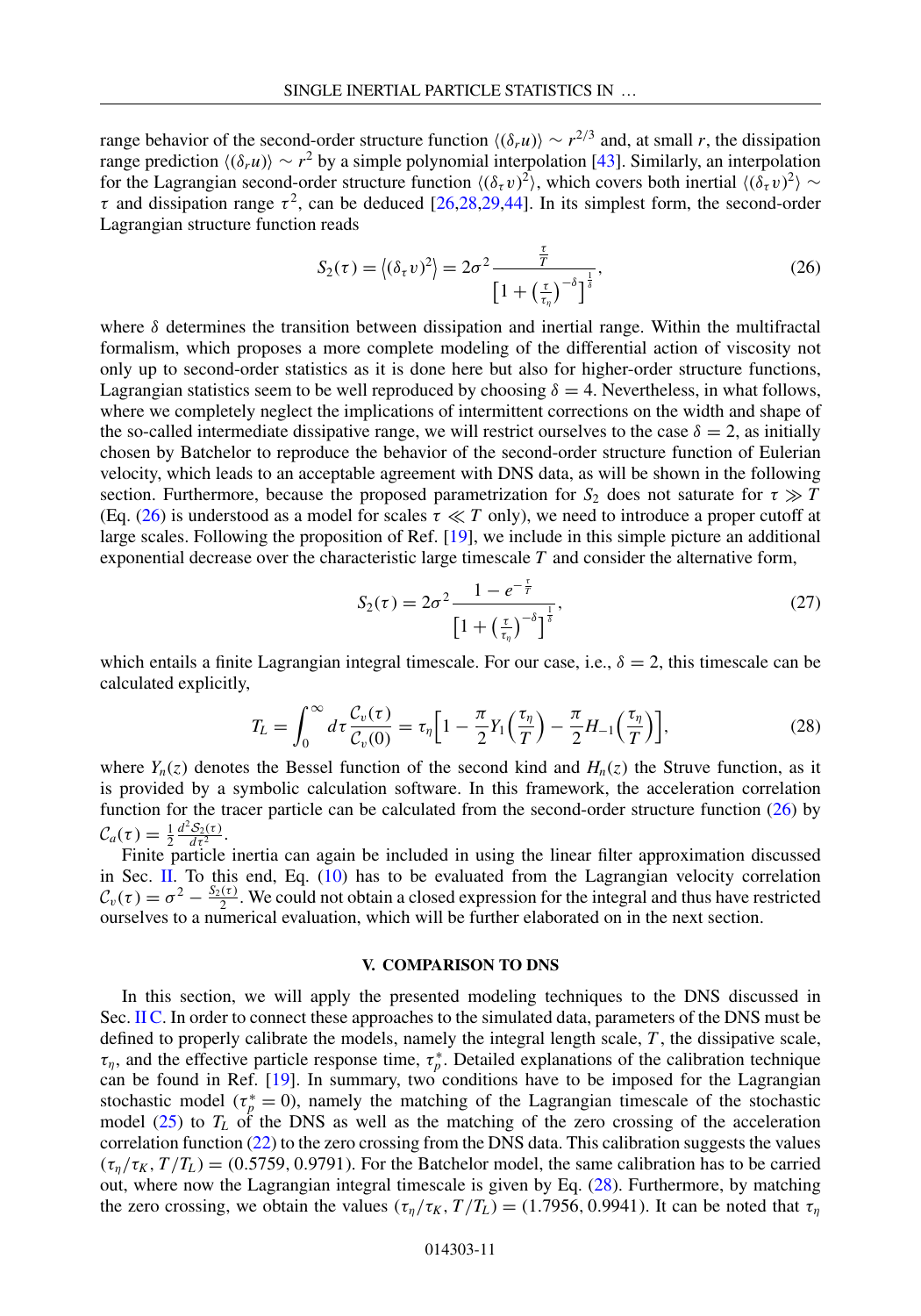

FIG. 4. Comparison of the second-order structure function to DNS from (a) the stochastic model (dashdotted lines) and (b) the Batchelor model for five different St parameters in between 0 and 1. The structure functions have been shifted vertically by multiplication of 10−*<sup>n</sup>* for *n* = 0–4 from top to bottom. At the level of velocity, both models perform nearly identical and (a) and (b) exhibit only slight differences. These differences are more pronounced at the level of acceleration as shown in Fig. [5.](#page-12-0)

from the Batchelor model is larger than  $\tau_K$ , whereas the stochastic model exhibits a  $\tau_n$  smaller than  $\tau_K$  after calibration.

With the inclusion of St, an additional free parameter of the models is available for calibration, the effective particle response time  $\tau_p^*$ . As discussed, the acceleration correlation function for the stochastic Gaussian process is given by Eq. [\(22\)](#page-9-0), from which  $\tau_p^*$  can be extracted based on the zero crossing of the DNS data for each Stokes number. In a similar fashion, the new model parameter  $\tau_p^*$ is obtained from the linear filtering of the acceleration correlation function of the Batchelor model derived from Eq. [\(27\)](#page-10-0).

Figures 4(a) and 4(b) depict the comparison of second-order structure function  $S_2(\tau) = \langle (\delta_\tau v_p)^2 \rangle$ stochastic and Batchelor model, respectively (dash-dotted curves), to DNS for  $St = 0-1$  (solid curves). For the tracers,  $St = 0$ , the original stochastic model [\[19\]](#page-15-0) and Batchelor model are implemented.

For  $St > 0$ , linear filtering of the velocity correlation function for tracer particles agrees well with  $S_2(\tau)$  from DNS for both models. The stochastic approach, Fig. 4(a) shows agreement between the model and DNS at small scales and deviates slightly as the time lag  $\tau$  increases. Notably, slight deviations appear in the inertial range and might be attributed to the Gaussianity of the stochastic model, which thus neglects intermittency corrections. The application of our filtering technique to the statistics of the Batchelor model, Figure 4(b), shows similar tendencies. At small scales the model coincides with the DNS profiles for the given St presented. At  $\tau/\tau_K > 1$ , again a deviation occurs where the model begins to overestimate the structure function of its corresponding DNS curve, the near-dissipative range seems to extend further than the one present in the simulated data. These deviations slightly increase with St. The application of the models to the acceleration correlation function is presented in Fig. [5.](#page-12-0) Here the discrepancy between modeled correlations and those obtained from the simulated data can be observed at all scales. The stochastic modeling of the inertial particle correlations is presented in Fig.  $5(a)$  for the considered St range. The model overestimates correlations in the dissipative range. For increasing Stokes number, linear filtering of the model improves the ability to accurately describe small-scale correlations, for example, for  $St = 0.2$ . As St increases further, quickly the filtered model and the DNS show increased discrepancies between the profiles, as the decorrelation of the acceleration occurs more rapidly than the model predicts. Filtering of the Batchelor model, Fig. [5\(b\),](#page-12-0) shows similar tendencies of the results of the stochastic approach but with even greater variation. The correlation of tracer velocity at  $St = 0$  is slightly overpredicted at small scales and slightly underpredicted at large scales. Comparable dissimilarity is observed between the DNS and model at  $St = 0.1$ . As the Stokes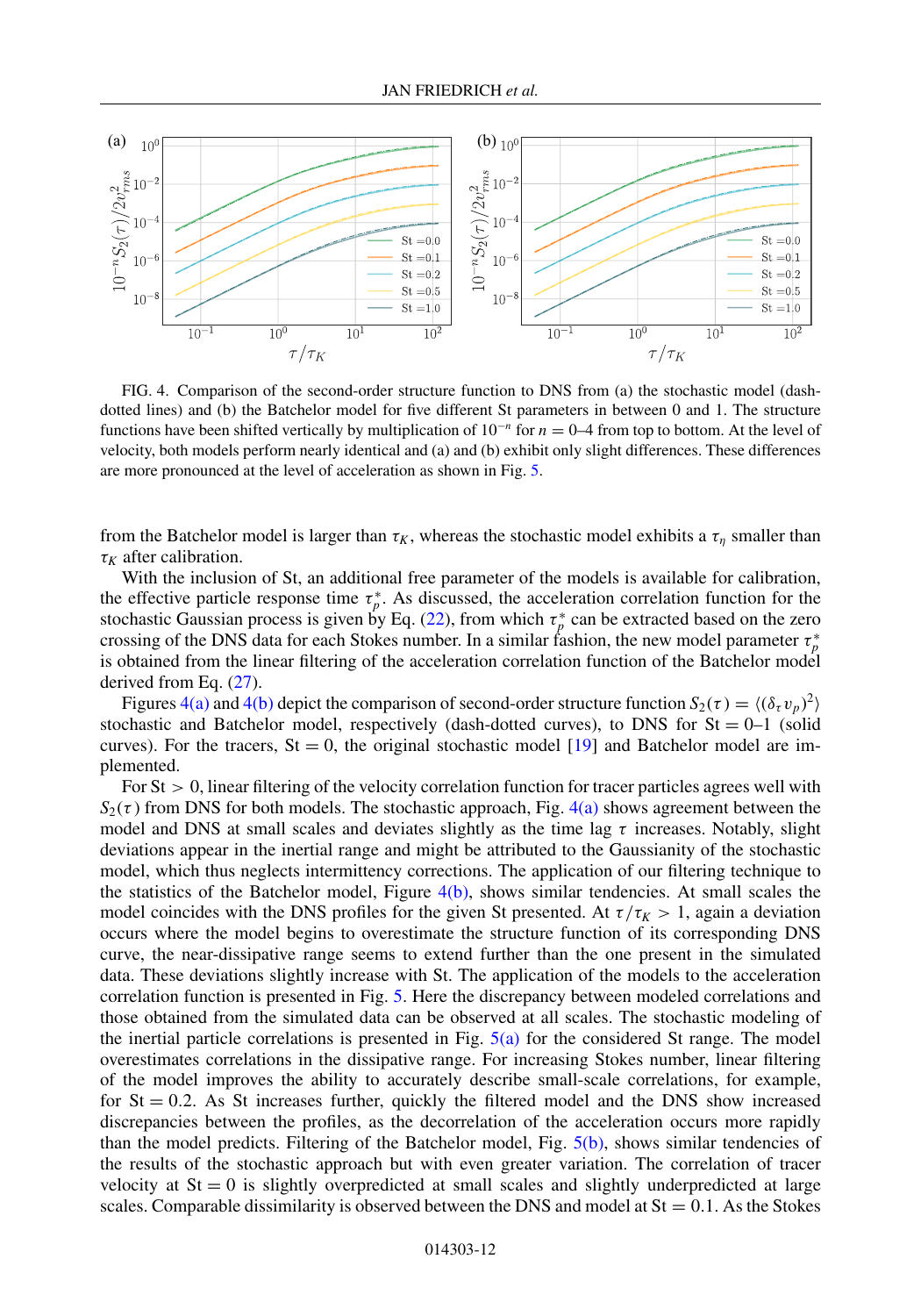<span id="page-12-0"></span>

FIG. 5. Comparison of acceleration autocorrelation function from (a) the stochastic model (dash-dotted lines) and (b) the Batchelor model (dash-dotted lines) to DNS for five different St parameters in between 0 and 1.

number increases, the linear filter of the model breaks down and the predictions decorrelate slower when compared to the simulated data responses.

Due to the fact that the model calibration for finite St is based on the zero crossing of the acceleration correlation, it is worth studying the St dependence of this quantity as well. Therefore, Fig. 6(a) depicts the zero crossing  $\tau_0$  from DNS as a function of the Stokes number St. For the case of Lagrangian tracers St = 0, the zero crossing is at around  $2.2\tau_K$  and increases sharply for St > 0. For St  $\approx$  1, a new quantitative behavior sets in, and the zero crossing exhibits a slower increase. Furthermore, the zero crossing becomes rather noisy; therefore, it is not entirely clear whether the zero crossing would saturate at even higher St. The inset of Fig.  $6(a)$  shows a double-logarithmic representation of  $\tau_0$ . For St < 1, the zero crossing appears to be a power law, whereas deviations from this power law appear at St  $\approx 1$ . For comparison, the black line shows a power law  $\sim$ St<sup>0.35</sup>. However, at this point, no clear phenomenological description could be provided that would allow for the explanation of such a power law of the zeros of acceleration for inertial particle motion.

Figure 6(b) depicts the calibrated effective Stokes number  $St^* = \frac{\tau_p^*}{\tau_K}$  as a function of the DNS Stokes number St for both the stochastic (yellow) and the Batchelor model (dark blue). Interestingly, the curves strongly resemble Fig.  $6(a)$ , which suggests a nearly linear relation between the zero crossing  $\tau_0$  and the effective (calibrated) particle response time  $\tau_p^*$ . The  $a_{\text{rms}}$  values as a function of the Stokes number for all modeling techniques are included in Fig. [7](#page-13-0) for direct comparison of



FIG. 6. (a) Zero crossing  $\tau_0$  of the acceleration correlation functions from DNS (as partially shown in Fig. [2\)](#page-6-0) as a function of St. The inset shows a double-logarithmic representation with the black line indicating  $\tau_0 \sim St^{0.35}$ . (b) Recalibrated particle response time  $\tau_p^*$  expressed as  $St^* = \tau_p^* / \tau_K$  based on the zero crossing  $\tau_0$ (see main text for more details on the calibration process) as a function of St.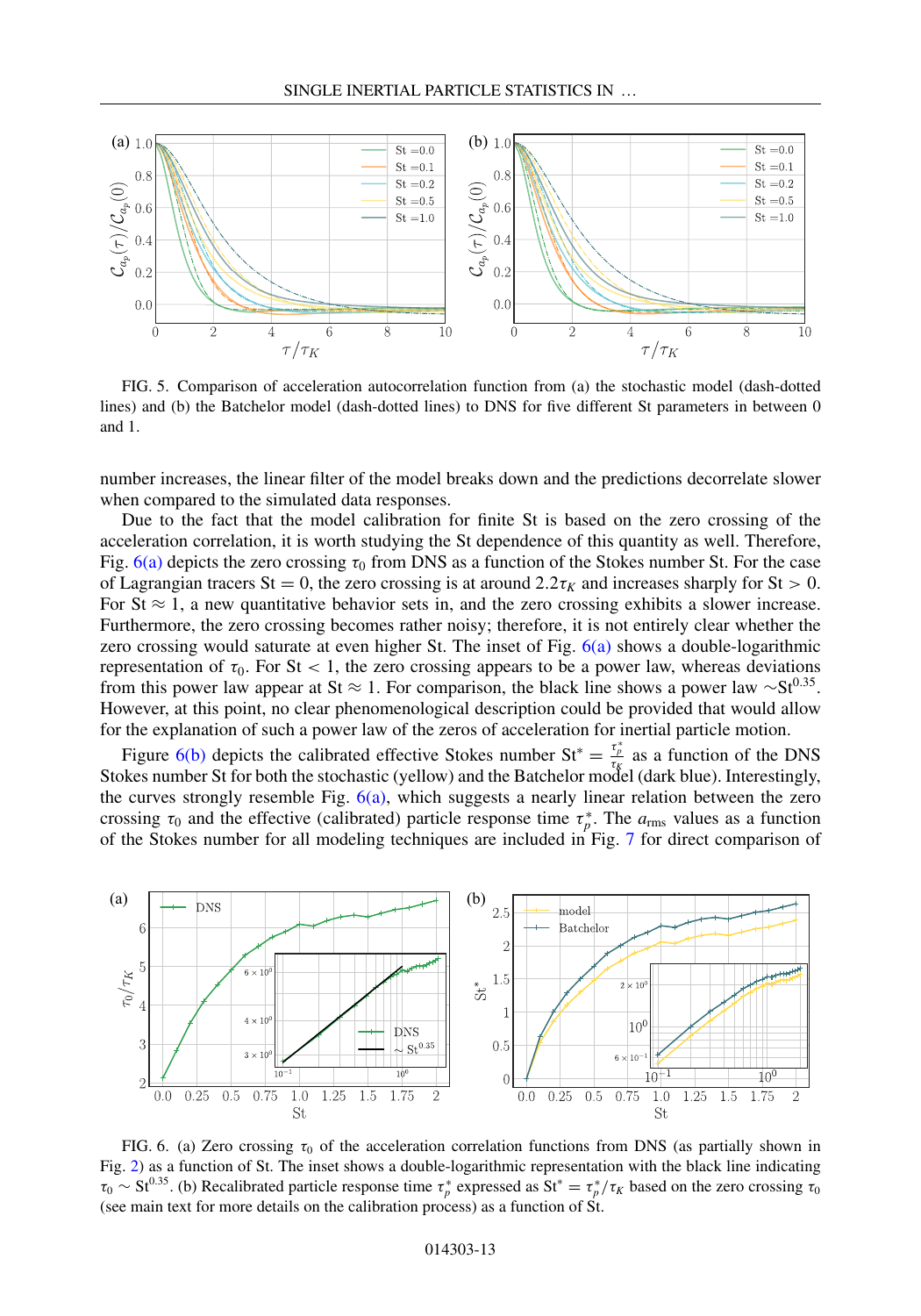<span id="page-13-0"></span>

FIG. 7. (a) Comparison of root-mean-square values of acceleration for DNS and the different models. (b) Semilogarithmic representation of (a).

the statistic. The filtered acceleration, found directly from Eq. [\(12\)](#page-4-0) (orange), and the stochastic model, based on  $\tau_p$  (turquoise), quickly deviate from the DNS  $a_{\text{rms}}$  curve while the two models with the updated  $\tau_p^*$  for the stochastic process (yellow) and Batchelor representation (dark blue) show improved agreement at all St and good agreement between  $0.2 \leqslant St \leqslant 1.1$ . Cencini *et al*. [\[39\]](#page-15-0) present a similar comparison and suggest that the deviation between the profiles at small Stokes numbers is due to preferential concentration which is not captured by the linear filter approximation. The inclusion of the effective particle response time  $\tau_p^*$  in our model counteracts this discrepancy, providing accurate representations of acceleration statistics for the presented Stokes numbers.

# **VI. CONCLUSION**

We have presented a modeling technique for single inertial particle statistics based on a filtering approach for the Lagrangian fluid velocity. The introduction of an effective particle response time  $\tau_p^*$  in the linear filter is motivated by the strong discrepancies in the dynamics of tracerlike and true inertial particles at low Stokes numbers. In particular, the effective particle response time accounts for the effects of preferential sampling of depleted vorticity regions by inertial particles, which manifests itself, for instance, in a strong decrease of the variance of the particle acceleration as suggested by Fig. 7. Both the stochastic and the Batchelor model are capable of reproducing this characteristic feature of inertial particles. It has to be stressed that this feature cannot be reproduced by a pure linear filtering approximation which overestimates acceleration variances.

In contrast to the refinement of the linear filtering approximation proposed by Deutsch and Simonin [\[35,36\]](#page-15-0), here we do not operate on the level of fluid quantities as "seen" by inertial particles but rather modify the "response of particles to fluid structures." This has the advantage that the calibration of our model equations is rather simple (i.e., it suffices to determine the empirically observed zero crossing of the acceleration correlation) in comparison to evaluating fluid quantities on the basis of individual inertial particle trajectories. In principle, it should also be possible to determine zeros of acceleration directly from measurement campaigns which would thus allow to access and parametrize statistical quantities such as velocity and acceleration correlation functions. In particular, explicit formulas for the variance of velocity [\(20\)](#page-8-0) and acceleration [\(23\)](#page-9-0) could offer a quite accurate characterization of inertial particle dynamics with respect to its Stokes number dependencies. Nonetheless, in cases where zeros of acceleration are inaccessible one might also resort to phenomenological parametrizations as suggested by Fig. 7(b) or by directly fitting the variances  $(20)$  and  $(23)$  which are oftentimes available in experiments  $[5]$ . Hence, the proposed modeling approach might offer additional diagnostic tools, e.g., for a more accurate determination of integral timescales whose estimation are usually limited by the length of particle trajectories.

It will be a task for the future to further investigate the peculiar notion of preferential sampling/preferential concentration by extending the modeling techniques and possibly combine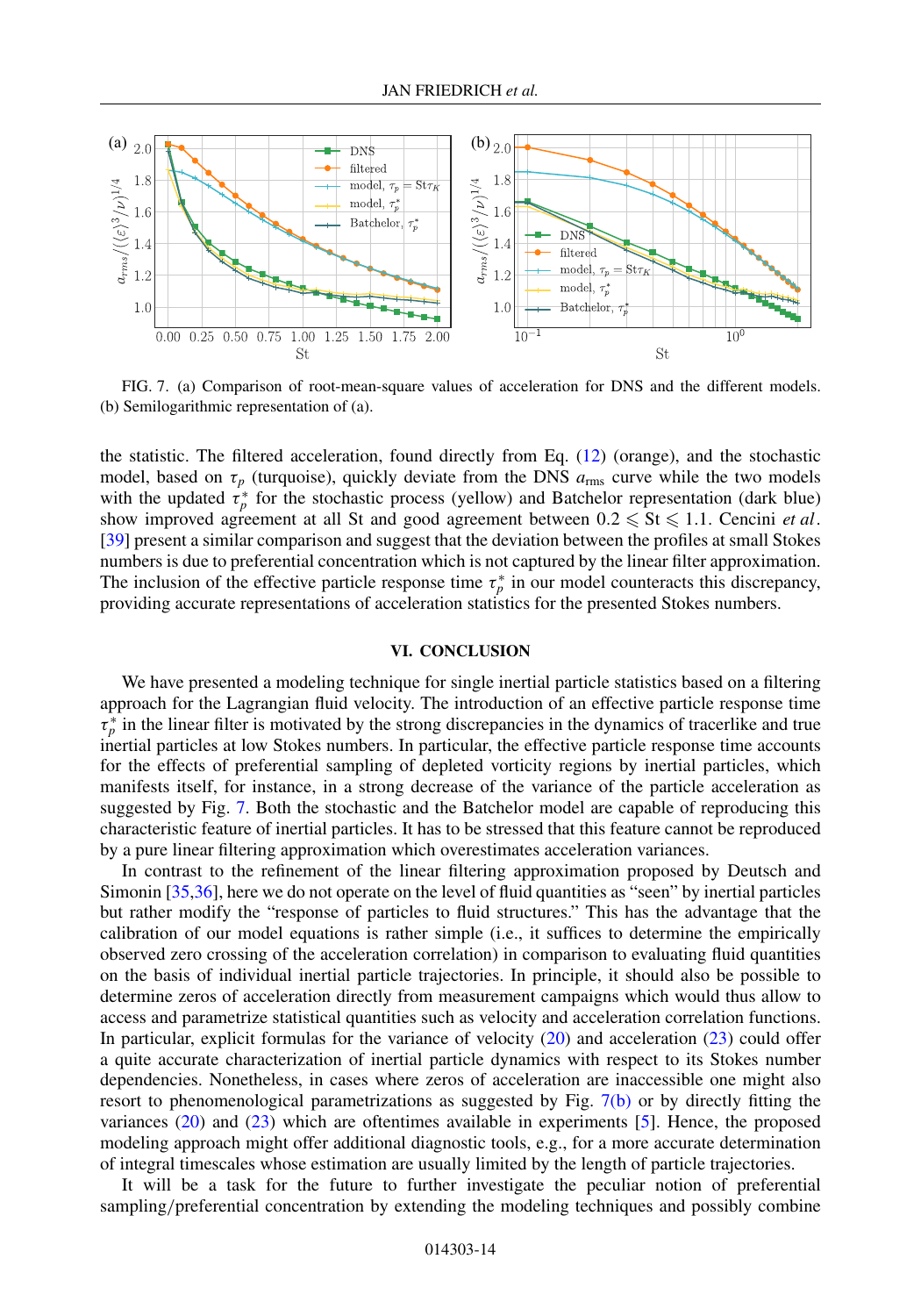<span id="page-14-0"></span>them with generalized vortex models similar to those in Refs. [\[45–48\]](#page-16-0). Furthermore, as we currently operate at the level of second-order statistics, much more could be understood by focusing for instance on the behavior of the flatness of velocity increment, which highlights the implication of the existence of intermittent corrections. To include this behavior, we would first need to derive the action of the linear filtering at this higher level of statistics and then to generalize both the stochastic process as well as the parametrization of Batchelor to include intermittent corrections, as was done for Lagrangian velocity in Ref. [\[19\]](#page-15-0). Furthermore, the proposed model might be generalized to particle pairs, which opens up the way for investigating particle collisions [\[32\]](#page-15-0) on the basis of simple stochastic models or the multifractal formalism.

# **ACKNOWLEDGMENTS**

J.F. acknowledges funding from the Humboldt Foundation within a Feodor-Lynen fellowship and also benefited from financial support of the Project IDEXLYON of the University of Lyon in the framework of the French program "Programme Investissements d'Avenir" (ANR-16-IDEX-0005). B.V. and R.B.C. are supported by U.S. National Science Foundation grant (NSF-GEO-1756259). R.B.C. is also thankful for the support provided through the Fulbright Scholar Program.

- [1] A. S. Monin and A. M. Yaglom, *Statistical Fluid Mechanics: Mechanics of Turbulence* (Courier Dover, New York, 2007).
- [2] U. Frisch, *Turbulence* (Cambridge University Press, Cambridge, UK, 1995).
- [3] S. B. Pope, *Turbulent Flows* (Cambridge University Press, Cambridge, UK, 2000).
- [4] [F. Toschi and E. Bodenschatz, Lagrangian properties of particles in turbulence,](https://doi.org/10.1146/annurev.fluid.010908.165210) Annu. Rev. Fluid Mech. **41**, 375 (2009).
- [5] N. Machicoane, P. D. Huck, A. Clark, A. Aliseda, R. Volk, and M. Bourgoin, Recent developments in particle tracking diagnostics for turbulence research, in *Flowing Matter* (Springer, Berlin, 2019), pp. 177–209.
- [6] N. M. Qureshi, U. Arrieta, C. Baudet, A. Cartellier, Y. Gagne, and M. Bourgoin, Acceleration statistics of inertial particles in turbulent flow, [Eur. Phys. J. B](https://doi.org/10.1140/epjb/e2008-00460-x) **66**, 531 (2008).
- [7] S. Ayyalasomayajula, A. Gylfason, L. R. Collins, E. Bodenschatz, and Z. Warhaft, Lagrangian Measure[ments of Inertial Particle Accelerations in Grid Generated Wind Tunnel Turbulence,](https://doi.org/10.1103/PhysRevLett.97.144507) Phys. Rev. Lett. **97**, 144507 (2006).
- [8] [K. D. Squires and J. K. Eaton, Preferential concentration of particles by turbulence,](https://doi.org/10.1063/1.858045) Phys. Fluids **3**, 1169 (1991).
- [9] [J. K. Eaton and J. R. Fessler, Preferential concentration of particles by turbulence,](https://doi.org/10.1016/0301-9322(94)90072-8) Int. J. Multiph. Flow **20**, 169 (1994).
- [10] R. Monchaux, M. Bourgoin, and A. Cartellier, Analyzing preferential concentration and clustering of inertial particles in turbulence, [Int. J. Multiph. Flow](https://doi.org/10.1016/j.ijmultiphaseflow.2011.12.001) **40**, 1 (2012).
- [11] M. Bourgoin and H. Xu, Focus on dynamics of particles in turbulence, New J. Phys. **16**[, 085010 \(2014\).](https://doi.org/10.1088/1367-2630/16/8/085010)
- [12] [M. R. Maxey and J. J. Riley, Equation of motion for a small rigid sphere in a nonuniform flow,](https://doi.org/10.1063/1.864230) Phys. Fluids **26**, 883 (1983).
- [13] [L. Chen, S. Goto, and J. C. Vassilicos, Turbulent clustering of stagnation points and inertial particles,](https://doi.org/10.1017/S0022112006009177) J. Fluid Mech. **553**, 143 (2006).
- [14] [K. Gustavsson and B. Mehlig, Statistical models for spatial patterns of heavy particles in turbulence,](https://doi.org/10.1080/00018732.2016.1164490) Adv. Phys. **65**, 1 (2016).
- [15] J. Bec, L. Biferale, G. Boffetta, A. Celani, M. Cencini, A. Lanotte, S. Musacchio, and F. Toschi, Acceleration statistics of heavy particles in turbulence, [J. Fluid Mech.](https://doi.org/10.1017/S002211200500844X) **550**, 349 (2006).
- [16] M. Bourgoin, N. T. Ouellette, H. Xu, J. Berg, and E. Bodenschatz, The role of pair dispersion in turbulent flow, Science **311**[, 835 \(2006\).](https://doi.org/10.1126/science.1121726)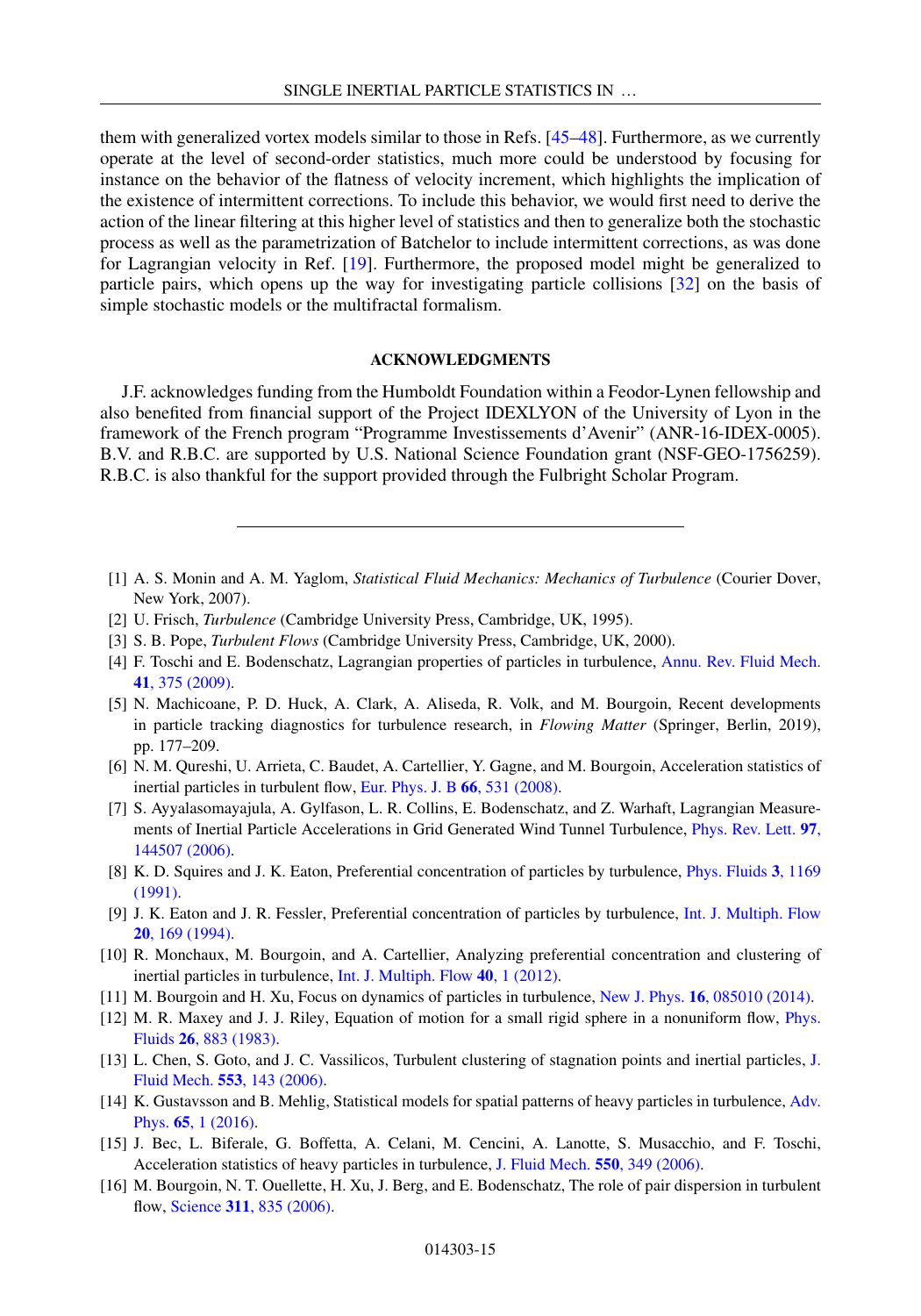- <span id="page-15-0"></span>[17] J.-F. Pinton and B. L. Sawford, A Lagrangian view of turbulent dispersion and mixing, in *Ten Chapters in Turbulence*, edited by P. A. Davidson, Y. Kaneda, and K. R. Sreenivasan (Cambridge University Press, Cambridge, UK, 2012), pp. 132–175.
- [18] [B. L. Sawford, Reynolds number effects in Lagrangian stochastic models of turbulent dispersion,](https://doi.org/10.1063/1.857937) Phys. Fluids **3**, 1577 (1991).
- [19] B. Viggiano, J. Friedrich, R. Volk, M. Bourgoin, R. B. Cal, and L. Chevillard, Modelling Lagrangian [velocity and acceleration in turbulent flows as infinitely differentiable stochastic processes,](https://doi.org/10.1017/jfm.2020.495) J. Fluid Mech. **900**, A27 (2020).
- [20] K. Sala and J. Marshall, Stochastic vortex structure method for modeling particle clustering and collisions in homogeneous turbulence, Phys. Fluids **25**[, 103301 \(2013\).](https://doi.org/10.1063/1.4824278)
- [21] G. I. Taylor, Diffusion by continuous movements, [Proc. Lond. Math. Soc.](https://doi.org/10.1112/plms/s2-20.1.196) **s2-20**, 196 (1922).
- [22] A. Obukhov, *Description of Turbulence in Terms of Lagrangian Variables* (Elsevier, Amsterdam, 1959), pp. 113–116.
- [23] [A. M. Reynolds, Superstatistical Mechanics of Tracer-Particle Motions in Turbulence,](https://doi.org/10.1103/PhysRevLett.91.084503) Phys. Rev. Lett. **91**, 084503 (2003).
- [24] A. Innocenti, N. Mordant, N. Stelzenmuller, and S. Chibbaro, Lagrangian stochastic modelling of acceleration in turbulent wall-bounded flows, [J. Fluid Mech.](https://doi.org/10.1017/jfm.2020.203) **892** , A38 (2020).
- [25] A. M. Lattanzi, V. Tavanashad, S. Subramaniam, and J. Capecelatro, Stochastic models for capturing dispersion in particle-laden flows, [J. Fluid Mech.](https://doi.org/10.1017/jfm.2020.625) **903**, A7 (2020).
- [26] L. Chevillard, S. G. Roux, E. Lévêque, N. Mordant, J.-F. Pinton, and A. Arnéodo, Lagrangian Velocity Statistics in Turbulent Flows: Effects of Dissipation, Phys. Rev. Lett. **91**[, 214502 \(2003\).](https://doi.org/10.1103/PhysRevLett.91.214502)
- [27] L. Biferale, G. Boffetta, A. Celani, B. J. Devenish, A. Lanotte, and F. Toschi, Multifractal Statistics of Lagrangian Velocity and Acceleration in Turbulence, Phys. Rev. Lett. **93**[, 064502 \(2004\).](https://doi.org/10.1103/PhysRevLett.93.064502)
- [28] A. Arnéodo, R. Benzi, J. Berg, L. Biferale, E. Bodenschatz, A. Busse, E. Calzavarini, B. Castaing, M. Cencini, L. Chevillard, R. T. Fisher, R. Grauer, H. Homann, D. Lamb, A. S. Lanotte, E. Leveque, B. Luthi, J. Mann, N. Mordant, and W. C. Muller, Universal Intermittent Properties of Particle Trajectories in Highly Yurbulent Flows, Phys. Rev. Lett. **100**[, 254504 \(2008\).](https://doi.org/10.1103/PhysRevLett.100.254504)
- [29] L. Chevillard, B. Castaing, A. Arneodo, E. Lévêque, J.-F. Pinton, and S. G. Roux, A phenomenological theory of Eulerian and Lagrangian velocity fluctuations in turbulent flows, C. R. Phys. **13**[, 899 \(2012\).](https://doi.org/10.1016/j.crhy.2012.09.002)
- [30] R. Friedrich, Statistics of Lagrangian Velocities in Turbulent Flows, Phys. Rev. Lett. **90**[, 084501 \(2003\).](https://doi.org/10.1103/PhysRevLett.90.084501)
- [31] R. Gatignol, The Faxen formulas for a rigid particle in an unsteady non-uniform Stokes flow, J. Mec. Theor. Appl. **1**, 143 (1983).
- [32] [A. Pumir and M. Wilkinson, Collisional aggregation due to turbulence,](https://doi.org/10.1146/annurev-conmatphys-031115-011538) Annu. Rev. Condens. Matter Phys. **7**, 141 (2016).
- [33] C.-M. Tchen, *Mean Value and Correlation Problems Connected with the Motion of Small Particles Suspended in a Turbulent Fluid* (Springer, Berlin, 2013).
- [34] J. Hinze, *Turbulence* (McGraw–Hill, New York, 1959).
- [35] E. Deutsch, Dispersion de particules dans une turbulence homogène isotrope stationnaire calculée par simulation numérique directe des grandes échelles, Ph.D. thesis, Ecully, Ecole centrale de Lyon, 1992.
- [36] E. Deutsch and O. Simonin, Large eddy simulation applied to the modelling of particulate transport coefficients in turbulent two-phase flows, in *Proceedings of the 8th Symposium on Turbulent Shear Flows*, Vol. 1 (Springer, 1991), pp. 10.1.1–10.1.6.
- [37] P. Février, Etude numérique des effets de concentration préférentielle et de corrélation spatiale entre vitesses de particules solides en turbulence homogène isotrope stationnaire, Ph.D. thesis, Toulouse, INPT, 2000.
- [38] T. Berk and F. Coletti, Dynamics of small heavy particles in homogeneous turbulence: A Lagrangian experimental study, [J. Fluid Mech.](https://doi.org/10.1017/jfm.2021.280) **917**, A47 (2021).
- [39] M. Cencini, J. Bec, L. Biferale, G. Boffetta, A. Celani, A. S. Lanotte, S. Musacchio, and F. Toschi, Dynamics and statistics of heavy particles in turbulent flows, J. Turbul. **7**[, N36 \(2006\).](https://doi.org/10.1080/14685240600675727)
- [40] H. Yu, K. Kanov, E. Perlman, J. Graham, E. Frederix, R. Burns, A. Szalay, G. Eyink, and C. Meneveau, Studying Lagrangian dynamics of turbulence using on-demand fluid particle tracking in a public turbulence database, J. Turbul. **13**[, N12 \(2012\).](https://doi.org/10.1080/14685248.2012.674643)